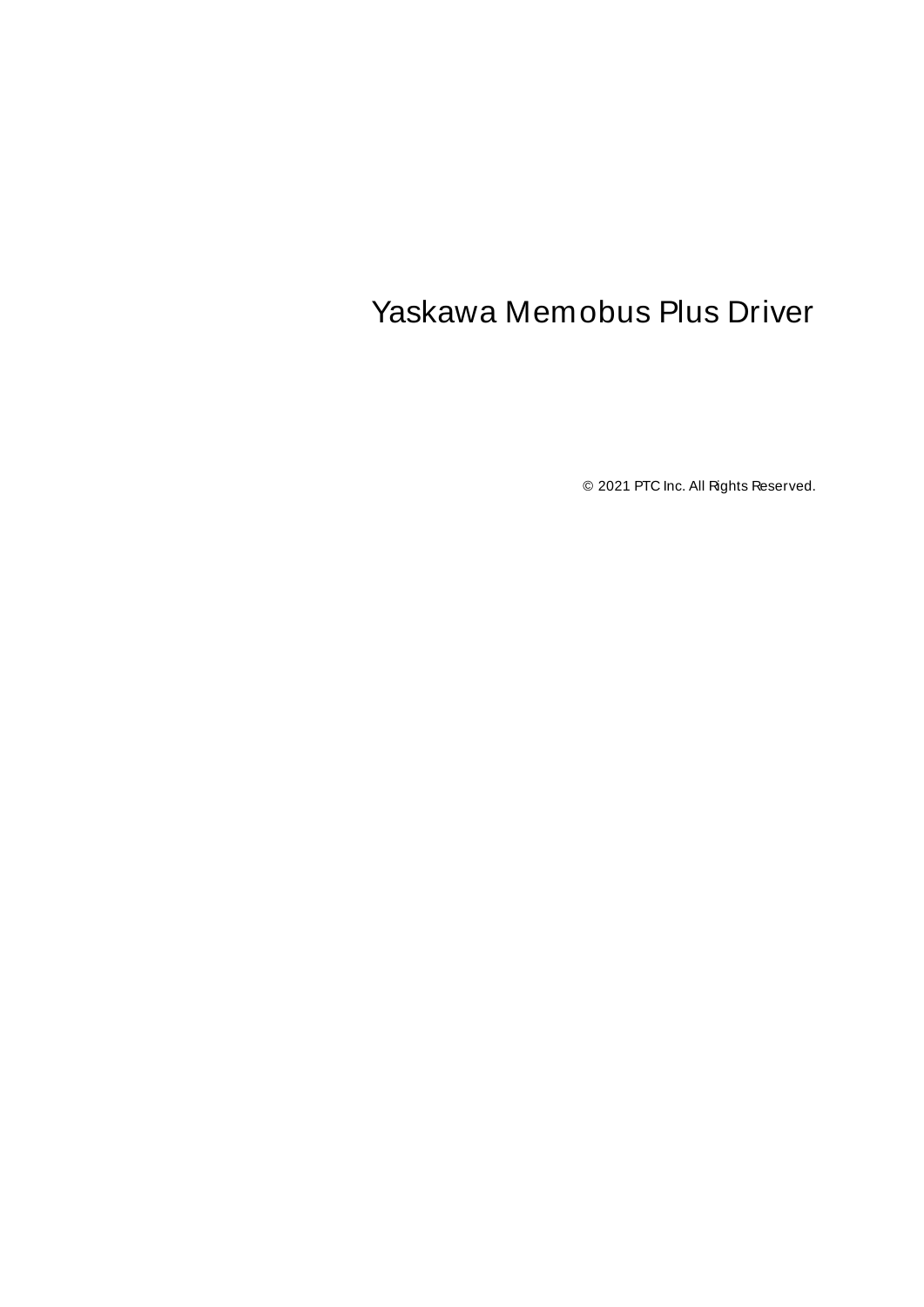# <span id="page-1-0"></span>Table of Contents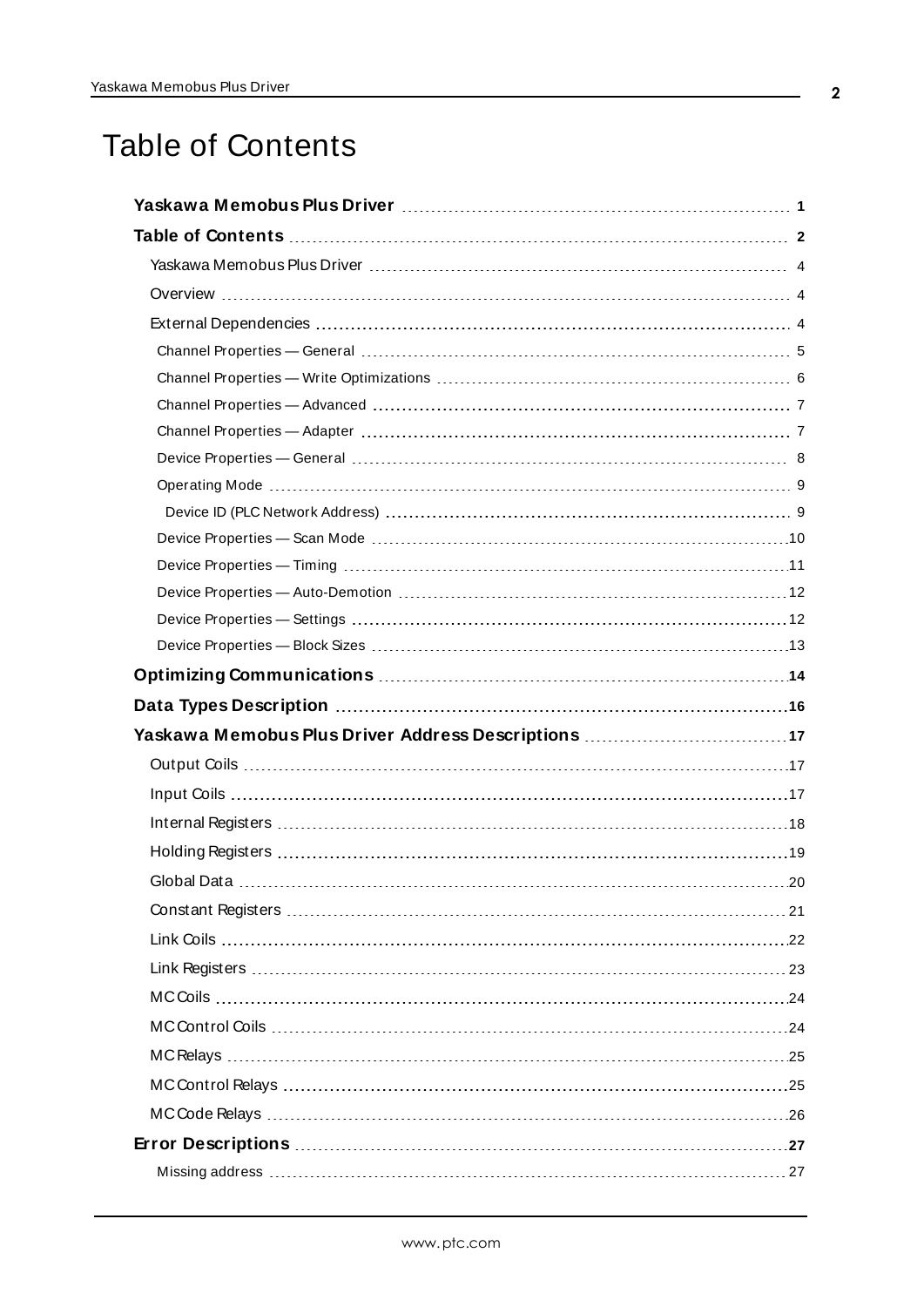| Address' <address>' is out of range for the specified device or register  28</address>                                |  |
|-----------------------------------------------------------------------------------------------------------------------|--|
|                                                                                                                       |  |
|                                                                                                                       |  |
|                                                                                                                       |  |
|                                                                                                                       |  |
|                                                                                                                       |  |
|                                                                                                                       |  |
|                                                                                                                       |  |
|                                                                                                                       |  |
|                                                                                                                       |  |
|                                                                                                                       |  |
|                                                                                                                       |  |
| Bad address in block [ <start address=""> to <end address="">] on device '<device name="">' 31</device></end></start> |  |
|                                                                                                                       |  |
|                                                                                                                       |  |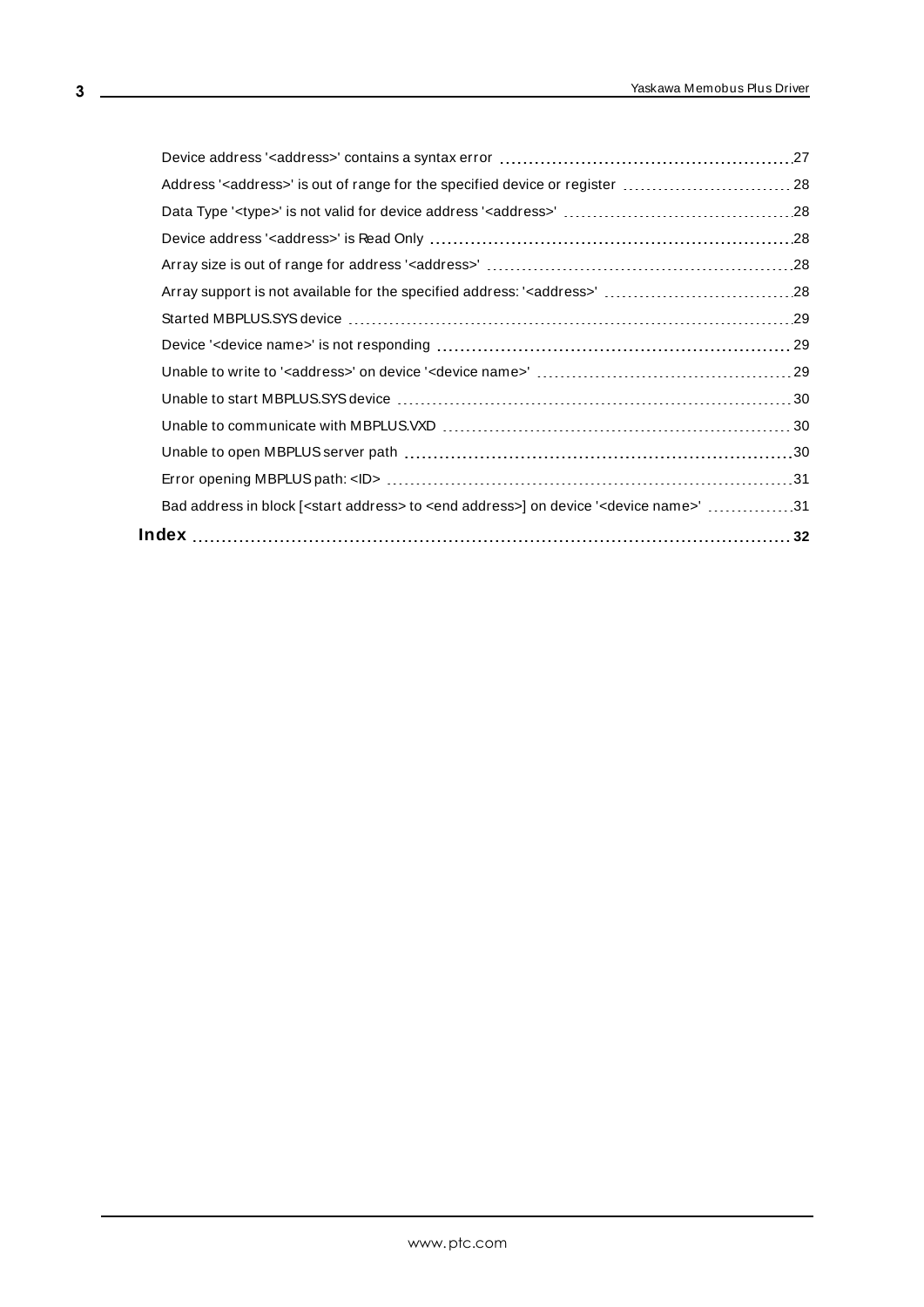## <span id="page-3-0"></span>**Yaskawa Memobus Plus Driver**

Help version 1.019

### **CONTENTS**

### **[Overview](#page-3-1)**

What is the Yaskawa Memobus Plus Driver?

### **Device ID (PLC [Network](#page-8-1) Address)**

How do I specify a Device ID for a Yaskawa Memobus Plus (SA85) device?

### **Optimizing [Communications](#page-13-0)**

How do I get the best performance from the Yaskawa Memobus Plus Driver?

### **Data Types [Description](#page-15-0)**

What data types does the Yaskawa Memobus Plus Driver support?

### **Yaskawa [M emobus](#page-16-0) Plus (SA85) Address Descriptions**

How do I address a data location on a Yaskawa Memobus Plus device?

### **Error [Descriptions](#page-26-0)**

<span id="page-3-1"></span>What error messages does the Yaskawa Memobus Plus Driver produce?

### **Overview**

The Yaskawa Memobus Plus Driver provides a reliable way to connect Yaskawa Memobus Plus (SA85) devices to OPC client applications; including HMI, SCADA, Historian, MES, ERP, and countless custom applications. It is intended for use with a Modicon SA85 Network card.

The driver can poll multiple devices (PLCs) on a Memobus Plus network. It can also act as a single server device on the Memobus Plus network for other devices to poll. The maximum number of channels supported by this driver is 32. The maximum number of devices supported by this driver is 2048 per channel. It is only designed to use Adapter 0.

The Yaskawa Memobus Plus Driver supports the use of additional channel definitions for improved performance. These additional channels allow users to configure applications to take full advantage of the SA85 card. For more information on using multiple channels, refer to **Optimizing [Communications](#page-13-0)**.

## <span id="page-3-2"></span>**External Dependencies**

This driver has external dependencies. An SA85 or PCI-85 interface adapter and its device driver software (MBPLUSor MBXdrivers) are required to communicate to the Modbus Plus network. The interface adapter and device drivers can be purchased from Modicon/Schneider. The OPC server can support up to 8 Modbus Plus channels per SA85 or PCI-85 card.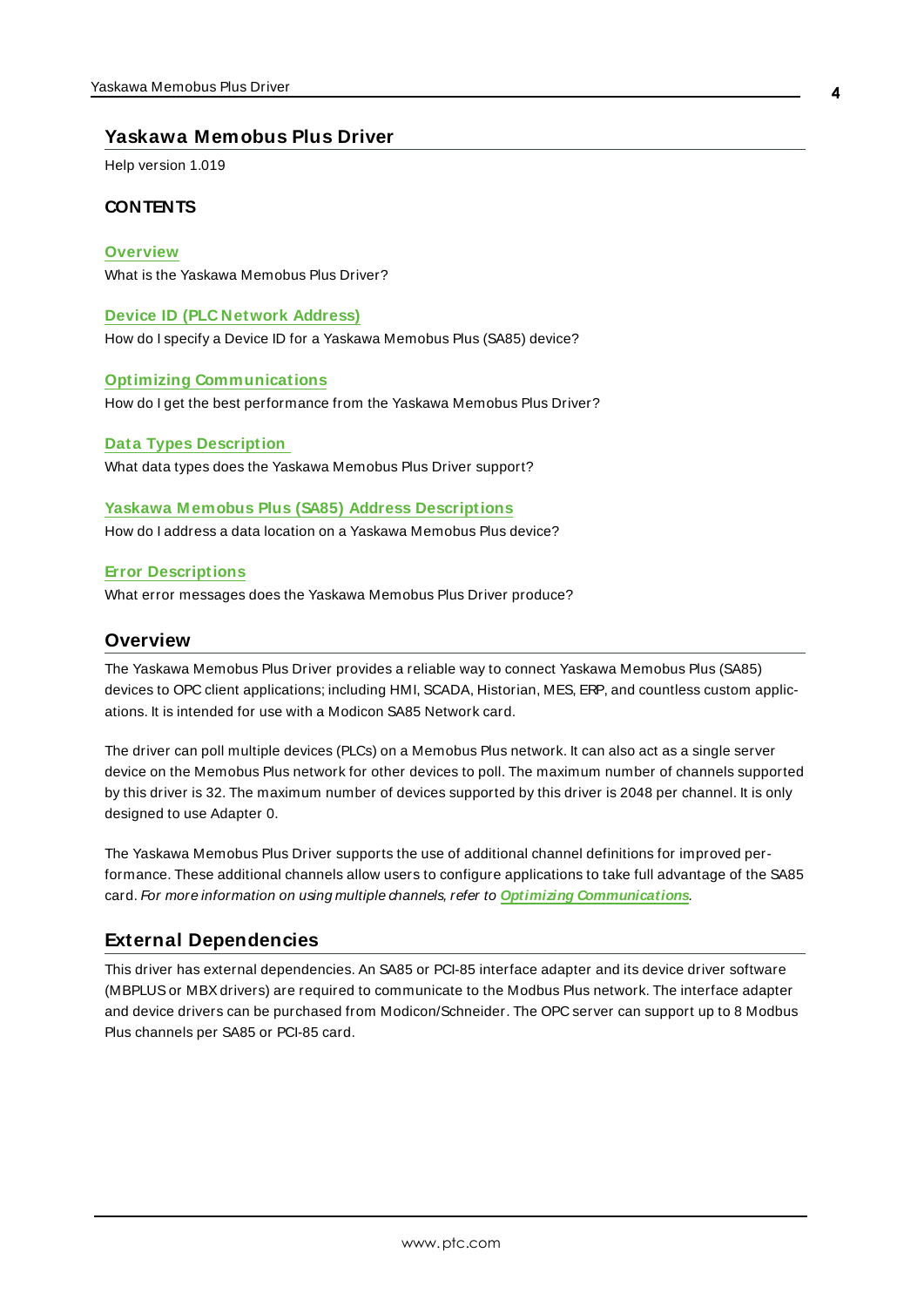## <span id="page-4-0"></span>**Channel Properties — General**

This server supports the use of multiple simultaneous communications drivers. Each protocol or driver used in a server project is called a channel. A server project may consist of many channels with the same communications driver or with unique communications drivers. A channel acts as the basic building block of an OPC link. This group is used to specify general channel properties, such as the identification attributes and operating mode.

| Property Groups                 | <b>Identification</b><br>$-$ |         |
|---------------------------------|------------------------------|---------|
| General                         | Name                         |         |
|                                 | Description                  |         |
| Write Optimizations<br>Advanced | Driver                       |         |
|                                 | Diagnostics<br>$\equiv$      |         |
|                                 | <b>Diagnostics Capture</b>   | Disable |

### **Identification**

**Name**: Specify the user-defined identity of this channel. In each server project, each channel name must be unique. Although names can be up to 256 characters, some client applications have a limited display window when browsing the OPC server's tag space. The channel name is part of the OPC browser information. The property is required for creating a channel.

For information on reserved characters, refer to "How To... Properly Name a Channel, Device, Tag, and Tag Group" in the server help.

**Description**: Specify user-defined information about this channel.

Many of these properties, including Description, have an associated system tag.

**Driver**: Specify the protocol / driver for this channel. This property specifies the device driver that was selected during channel creation. It is a disabled setting in the channel properties. The property is required for creating a channel.

**Note**: With the server's online full-time operation, these properties can be changed at any time. This includes changing the channel name to prevent clients from registering data with the server. If a client has already acquired an item from the server before the channel name is changed, the items are unaffected. If, after the channel name has been changed, the client application releases the item and attempts to reacquire using the old channel name, the item is not accepted. Changes to the properties should not be made once a large client application has been developed. Utilize proper user role and privilege management to prevent operators from changing properties or accessing server features.

### **Diagnostics**

**Diagnostics Capture**: When enabled, this option makes the channel's diagnostic information available to OPC applications allows the usage of statistics tags that provide feedback to client applications regarding the operation of the channel. Because the server's diagnostic features require a minimal amount of overhead processing, it is recommended that they be utilized when needed and disabled when not. The default is disabled.

**Note:** This property is not available if the driver does not support diagnostics.

**• For more information, refer to "Communication Diagnostics" and "Statistics Tags" in the server help.**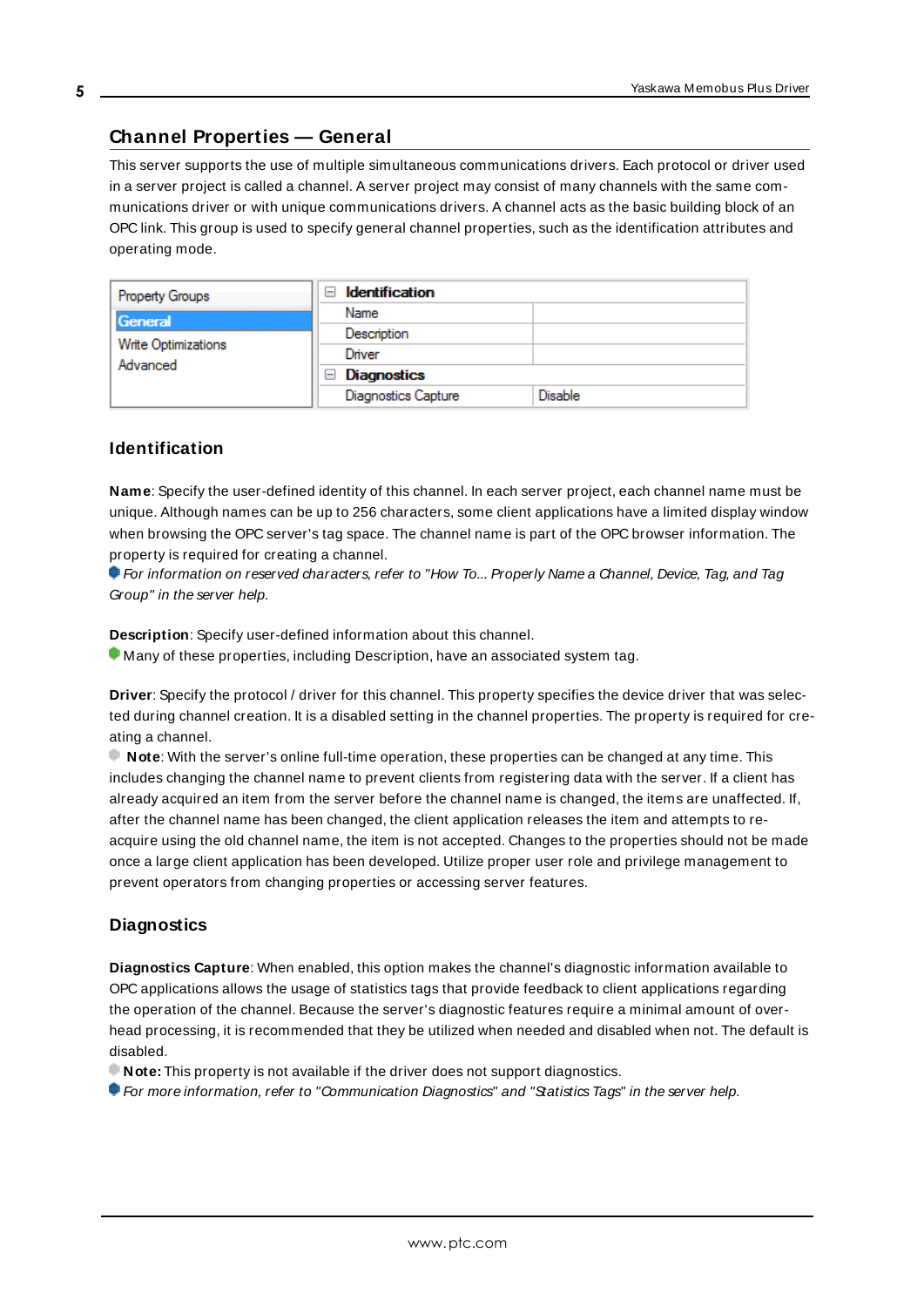## <span id="page-5-0"></span>**Channel Properties — Write Optimizations**

The server must ensure that the data written from the client application gets to the device on time. Given this goal, the server provides optimization properties to meet specific needs or improve application responsiveness.

| <b>Property Groups</b>     | $\Box$ Write Optimizations |                                      |
|----------------------------|----------------------------|--------------------------------------|
| General                    | <b>Optimization Method</b> | Write Only Latest Value for All Tags |
|                            | Duty Cycle                 |                                      |
| <b>Write Optimizations</b> |                            |                                      |

## **Write Optimizations**

**Optimization Method**: Controls how write data is passed to the underlying communications driver. The options are:

- <sup>l</sup> **Write All Values for All Tags**: This option forces the server to attempt to write every value to the controller. In this mode, the server continues to gather write requests and add them to the server's internal write queue. The server processes the write queue and attempts to empty it by writing data to the device as quickly as possible. This mode ensures that everything written from the client applications is sent to the target device. This mode should be selected if the write operation order or the write item's content must uniquely be seen at the target device.
- <sup>l</sup> **Write Only Latest Value for Non-Boolean Tags**: Many consecutive writes to the same value can accumulate in the write queue due to the time required to actually send the data to the device. If the server updates a write value that has already been placed in the write queue, far fewer writes are needed to reach the same final output value. In this way, no extra writes accumulate in the server's queue. When the user stops moving the slide switch, the value in the device is at the correct value at virtually the same time. As the mode states, any value that is not a Boolean value is updated in the server's internal write queue and sent to the device at the next possible opportunity. This can greatly improve the application performance.

**Note**: This option does not attempt to optimize writes to Boolean values. It allows users to optimize the operation of HMI data without causing problems with Boolean operations, such as a momentary push button.

**• Write Only Latest Value for All Tags**: This option takes the theory behind the second optimization mode and applies it to all tags. It is especially useful if the application only needs to send the latest value to the device. This mode optimizes all writes by updating the tags currently in the write queue before they are sent. This is the default mode.

**Duty Cycle**: is used to control the ratio of write to read operations. The ratio is always based on one read for every one to ten writes. The duty cycle is set to ten by default, meaning that ten writes occur for each read operation. Although the application is performing a large number of continuous writes, it must be ensured that read data is still given time to process. A setting of one results in one read operation for every write operation. If there are no write operations to perform, reads are processed continuously. This allows optimization for applications with continuous writes versus a more balanced back and forth data flow. **Note**: It is recommended that the application be characterized for compatibility with the write optimization enhancements before being used in a production environment.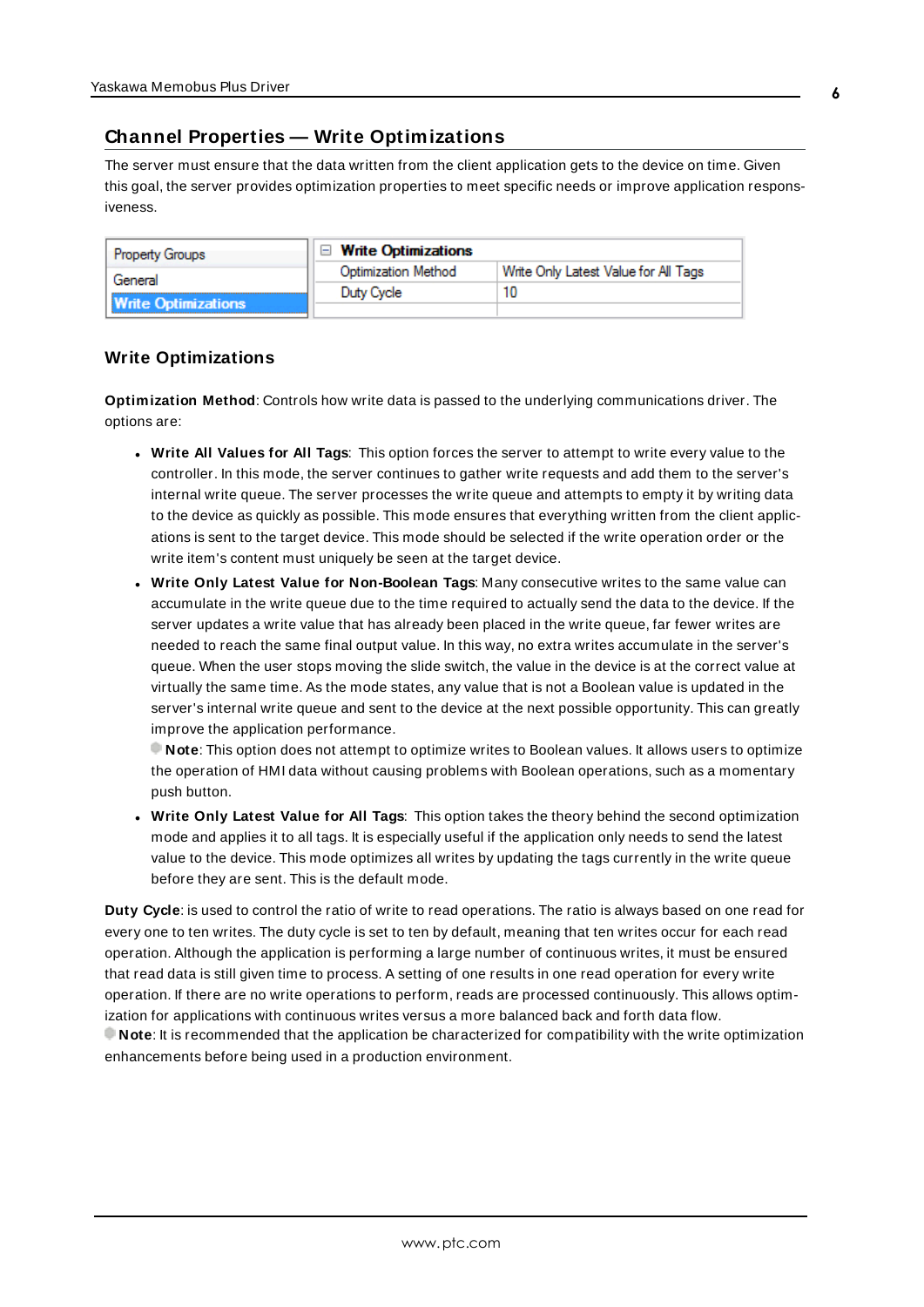## <span id="page-6-0"></span>**Channel Properties — Advanced**

This group is used to specify advanced channel properties. Not all drivers support all properties; so the Advanced group does not appear for those devices.

| <b>Property Groups</b>                            | $\Box$ Non-Normalized Float Handling |                   |
|---------------------------------------------------|--------------------------------------|-------------------|
| General<br><b>Write Optimizations</b><br>Advanced | <b>Floating-Point Values</b>         | Replace with Zero |
|                                                   | <b>Inter-Device Delay</b>            |                   |
|                                                   | Inter-Device Delay (ms)              |                   |
|                                                   |                                      |                   |

**Non-Normalized Float Handling**: A non-normalized value is defined as Infinity, Not-a-Number (NaN), or as a Denormalized Number. The default is Replace with Zero. Drivers that have native float handling may default to Unmodified. Non-normalized float handling allows users to specify how a driver handles non-normalized IEEE-754 floating point data. Descriptions of the options are as follows:

- <sup>l</sup> **Replace with Zero**: This option allows a driver to replace non-normalized IEEE-754 floating point values with zero before being transferred to clients.
- <sup>l</sup> **Unmodified**: This option allows a driver to transfer IEEE-754 denormalized, normalized, non-number, and infinity values to clients without any conversion or changes.

**Note:** This property is not available if the driver does not support floating-point values or if it only supports the option that is displayed. According to the channel's float normalization setting, only real-time driver tags (such as values and arrays) are subject to float normalization. For example, EFM data is not affected by this setting.

For more information on the floating-point values, refer to "How To ... Work with Non-Normalized Floating-Point Values" in the server help.

**Inter-Device Delay**: Specify the amount of time the communications channel waits to send new requests to the next device after data is received from the current device on the same channel. Zero (0) disables the delay.

<span id="page-6-1"></span>**Note:** This property is not available for all drivers, models, and dependent settings.

## **Channel Properties — Adapter**

| <b>Property Groups</b>                                   | <b>Adapter</b><br>H |                                                  |
|----------------------------------------------------------|---------------------|--------------------------------------------------|
| General                                                  | Adapter Number      | Adapter 0                                        |
| <b>Write Optimizations</b><br>Advanced<br><b>Adapter</b> |                     | Adapter 0<br>Adapter 1<br>Adapter 2<br>Adapter 3 |

## <span id="page-6-2"></span>**Adapter**

**Adapter Number**: Specify the adapter number to be used by the Memobus Plus card. Up to eight channels may be assigned the same adapter number. Valid adapter numbers are 0 to 3.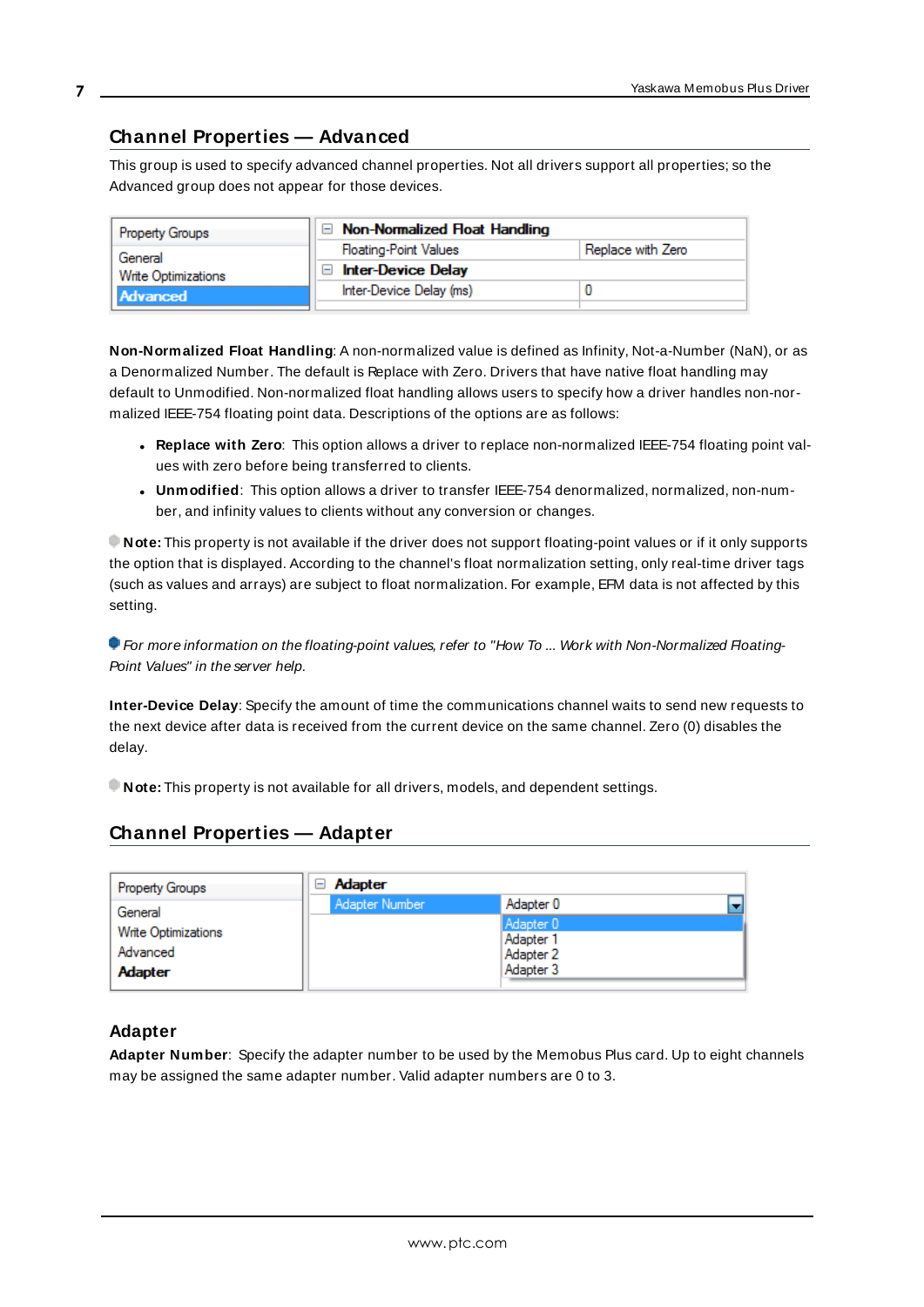## <span id="page-7-0"></span>**Device Properties — General**

A device represents a single target on a communications channel. If the driver supports multiple controllers, users must enter a device ID for each controller.

| <b>Property Groups</b> | <b>Identification</b><br>- |         |
|------------------------|----------------------------|---------|
| General                | Name                       |         |
| Scan Mode              | Description                |         |
|                        | Channel Assignment         |         |
|                        | Driver                     |         |
|                        | Model                      |         |
|                        | <b>ID</b> Format           | Decimal |
|                        | ID                         |         |

### <span id="page-7-5"></span>**Identification**

**Name**: Specify the name of the device. It is a logical user-defined name that can be up to 256 characters long and may be used on multiple channels.

**Note**: Although descriptive names are generally a good idea, some OPC client applications may have a limited display window when browsing the OPC server's tag space. The device name and channel name become part of the browse tree information as well. Within an OPC client, the combination of channel name and device name would appear as "ChannelName.DeviceName".

For more information, refer to "How To... Properly Name a Channel, Device, Tag, and Tag Group" in server help.

**Description**: Specify the user-defined information about this device.

<span id="page-7-1"></span>**Many of these properties, including Description, have an associated system tag.** 

<span id="page-7-2"></span>**Channel Assignment**: Specify the user-defined name of the channel to which this device currently belongs.

<span id="page-7-4"></span>**Driver**: Selected protocol driver for this device.

**Model**: Specify the type of device that is associated with this ID. The contents of the drop-down menu depend on the type of communications driver being used. Models that are not supported by a driver are disabled. If the communications driver supports multiple device models, the model selection can only be changed when there are no client applications connected to the device.

**Note:** If the communication driver supports multiple models, users should try to match the model selection to the physical device. If the device is not represented in the drop-down menu, select a model that conforms closest to the target device. Some drivers support a model selection called "Open," which allows users to communicate without knowing the specific details of the target device. For more information, refer to the driver help documentation.

<span id="page-7-3"></span>**ID**: Specify the device's driver-specific station or node. The type of ID entered depends on the communications driver being used. For many communication drivers, the ID is a numeric value. Drivers that support a Numeric ID provide users with the option to enter a numeric value whose format can be changed to suit the needs of the application or the characteristics of the selected communications driver. The format is set by the driver by default. Options include Decimal, Octal, and Hexadecimal.

**Note**: If the driver is Ethernet-based or supports an unconventional station or node name, the device's TCP/IPaddress may be used as the device ID. TCP/IPaddresses consist of four values that are separated by periods, with each value in the range of 0 to 255. Some device IDs are string based. There may be additional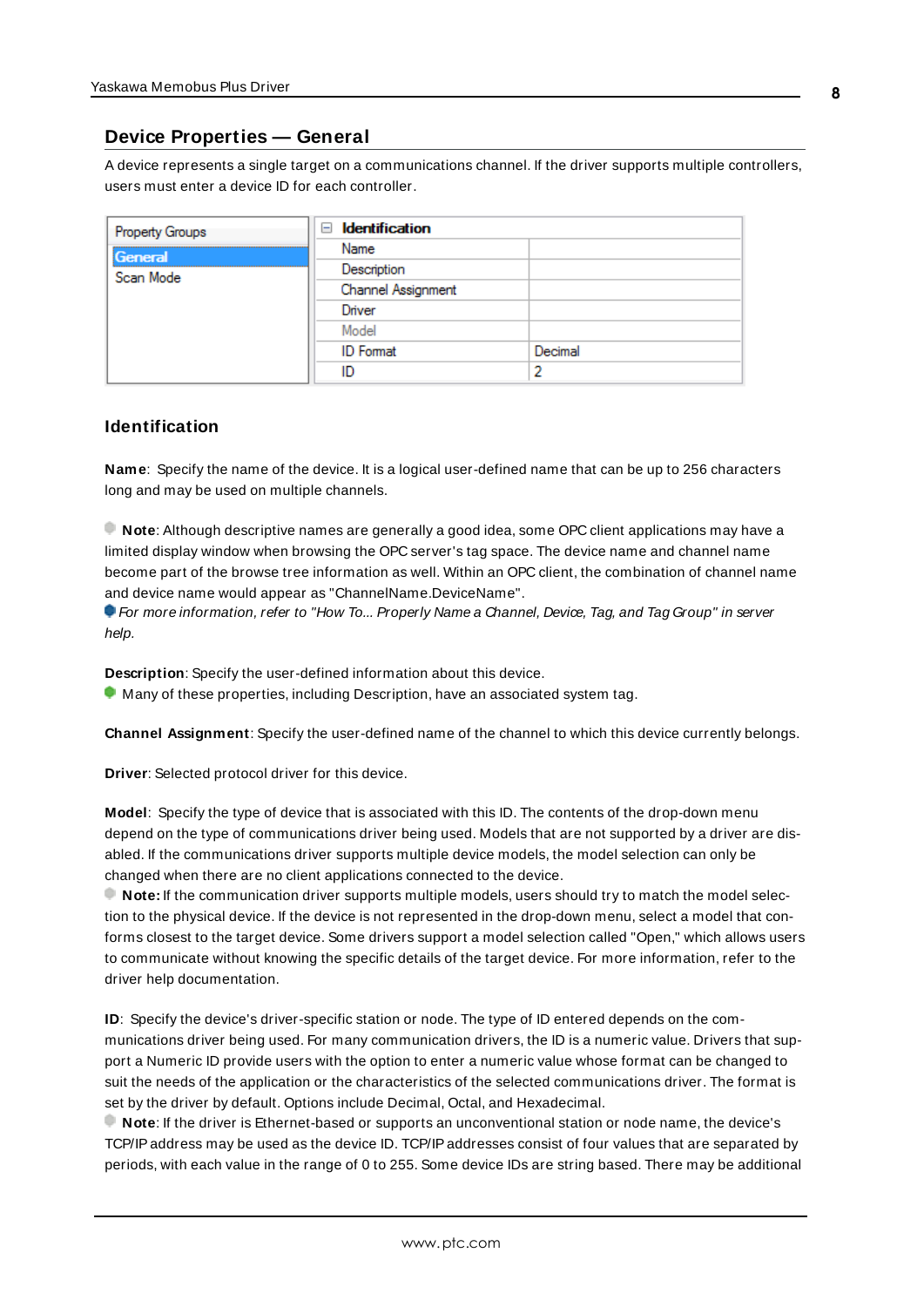properties to configure within the ID field, depending on the driver. For more information, refer to the driver's help documentation.

## <span id="page-8-0"></span>**Operating Mode**

| <b>Property Groups</b> | Identification        |        |
|------------------------|-----------------------|--------|
| General                | $\Box$ Operating Mode |        |
| Scan Mode              | Data Collection       | Enable |
|                        | Simulated             | No     |

<span id="page-8-2"></span>**Data Collection**: This property controls the device's active state. Although device communications are enabled by default, this property can be used to disable a physical device. Communications are not attempted when a device is disabled. From a client standpoint, the data is marked as invalid and write operations are not accepted. This property can be changed at any time through this property or the device system tags.

<span id="page-8-3"></span>**Simulated**: Place the device into or out of Simulation Mode. In this mode, the driver does not attempt to communicate with the physical device, but the server continues to return valid OPC data. Simulated stops physical communications with the device, but allows OPC data to be returned to the OPC client as valid data. While in Simulation Mode, the server treats all device data as reflective: whatever is written to the simulated device is read back and each OPC item is treated individually. The item's memory map is based on the group Update Rate. The data is not saved if the server removes the item (such as when the server is reinitialized). The default is No.

**Notes:**

- 1. This System tag (Simulated) is read only and cannot be written to for runtime protection. The System tag allows this property to be monitored from the client.
- 2. In Simulation mode, the item's memory map is based on client update rate(s) (Group Update Rate for OPC clients or Scan Rate for native and DDEinterfaces). This means that two clients that reference the same item with different update rates return different data.

 Simulation Mode is for test and simulation purposes only. It should never be used in a production environment.

## <span id="page-8-1"></span>**Device ID (PLC Network Address)**

The Device ID specifies the path to a node on the network, and consists of a path type designator (either server or client) and five consecutive routing bytes. The **Data Client** address paths start with the prefix DM and are used to communicate with another node on the network. The host PC acts as the client in conversations of this type. A DM path can identify a PLC or any other devices that can respond to Memobus read and write commands, including another host PC running the Memobus Plus driver. The format of a DM path is **DM.r1.r2.r3.r4.r5**.

One **Data Server** path is allowed per project and has the format **DS.1.0.0.0.0**. A server path will enable the host PC running the Memobus Plus driver to simulate a PLC device on the network capable of responding to read/write requests from other devices. Other devices can communicate with this simulated device by opening a Data Client path to it. Addresses 1 to 65536 are implemented for output coils, input coils, internal registers and holding registers. The driver will respond to any valid request to read or write these values from external devices. These locations can also be accessed locally by the host PC as tags assigned to the server device.

If a server device is not defined in the project, the driver will ignore any unsolicited read or write requests it receives.

**9**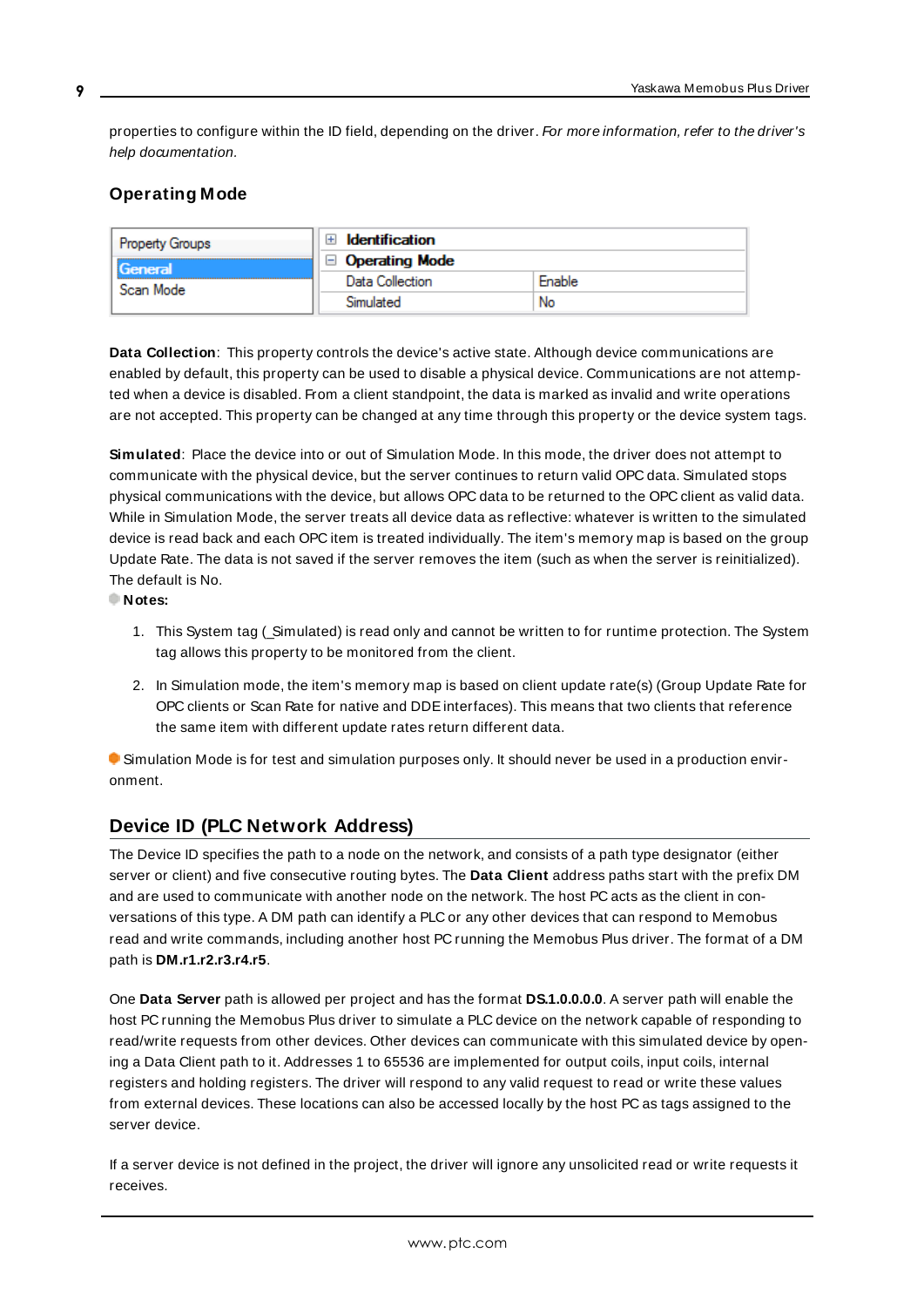**Note:** A TIO Module device does not support a server network address.

### **Addressing Example**

Suppose that the single network consists of four nodes such that nodes 1 and 4 are host PCs running software that uses the Memobus Plus driver and nodes 2 and 3 are PLCs. The following table identifies the addressing for the network as seen from each node.

| <b>From</b> | To Node 1    | To Node 2    | To Node 3    | To Node 4    |
|-------------|--------------|--------------|--------------|--------------|
| Node 1      |              | DM.2.0.0.0.0 | DM.3.0.0.0.0 | DM.4.1.0.0.0 |
| Node 2      | DM.1.1.0.0.0 |              | DM.3.0.0.0.0 | DM.4.1.0.0.0 |
| Node 3      | DM.1.1.0.0.0 | DM.2.0.0.0.0 |              | DM.4.1.0.0.0 |
| Node 4      | DM.1.1.0.0.0 | DM.2.0.0.0.0 | DM.3.0.0.0.0 |              |

**Note**: To access the simulated device on a host PC, the last non-zero number in the path must always be one. This indicates the server path the driver uses.

## <span id="page-9-0"></span>**Device Properties — Scan Mode**

The Scan Mode specifies the subscribed-client requested scan rate for tags that require device communications. Synchronous and asynchronous device reads and writes are processed as soon as possible; unaffected by the Scan Mode properties.

| <b>Property Groups</b> | Scan Mode                  |                                    |
|------------------------|----------------------------|------------------------------------|
| General                | Scan Mode                  | Respect Client-Specified Scan Rate |
| Scan Mode              | Initial Updates from Cache | Disable                            |
|                        |                            |                                    |

<span id="page-9-3"></span>**Scan Mode**: Specify how tags in the device are scanned for updates sent to subscribing clients. Descriptions of the options are:

- <sup>l</sup> **Respect Client-Specified Scan Rate**: This mode uses the scan rate requested by the client.
- <sup>l</sup> **Request Data No Faster than Scan Rate**: This mode specifies the value set as the maximum scan rate. The valid range is 10 to 99999990 milliseconds. The default is 1000 milliseconds. **Note**: When the server has an active client and items for the device and the scan rate value is increased, the changes take effect immediately. When the scan rate value is decreased, the changes do not take effect until all client applications have been disconnected.
- <sup>l</sup> **Request All Data at Scan Rate**: This mode forces tags to be scanned at the specified rate for subscribed clients. The valid range is 10 to 99999990 milliseconds. The default is 1000 milliseconds.
- <span id="page-9-1"></span><sup>l</sup> **Do Not Scan, Demand Poll Only**: This mode does not periodically poll tags that belong to the device nor perform a read to get an item's initial value once it becomes active. It is the OPC client's responsibility to poll for updates, either by writing to the \_DemandPoll tag or by issuing explicit device reads for individual items. For more information, refer to "Device Demand Poll" in server help.
- <span id="page-9-2"></span><sup>l</sup> **Respect Tag-Specified Scan Rate**: This mode forces static tags to be scanned at the rate specified in their static configuration tag properties. Dynamic tags are scanned at the client-specified scan rate.

**Initial Updates from Cache**: When enabled, this option allows the server to provide the first updates for newly activated tag references from stored (cached) data. Cache updates can only be provided when the new item reference shares the same address, scan rate, data type, client access, and scaling properties. A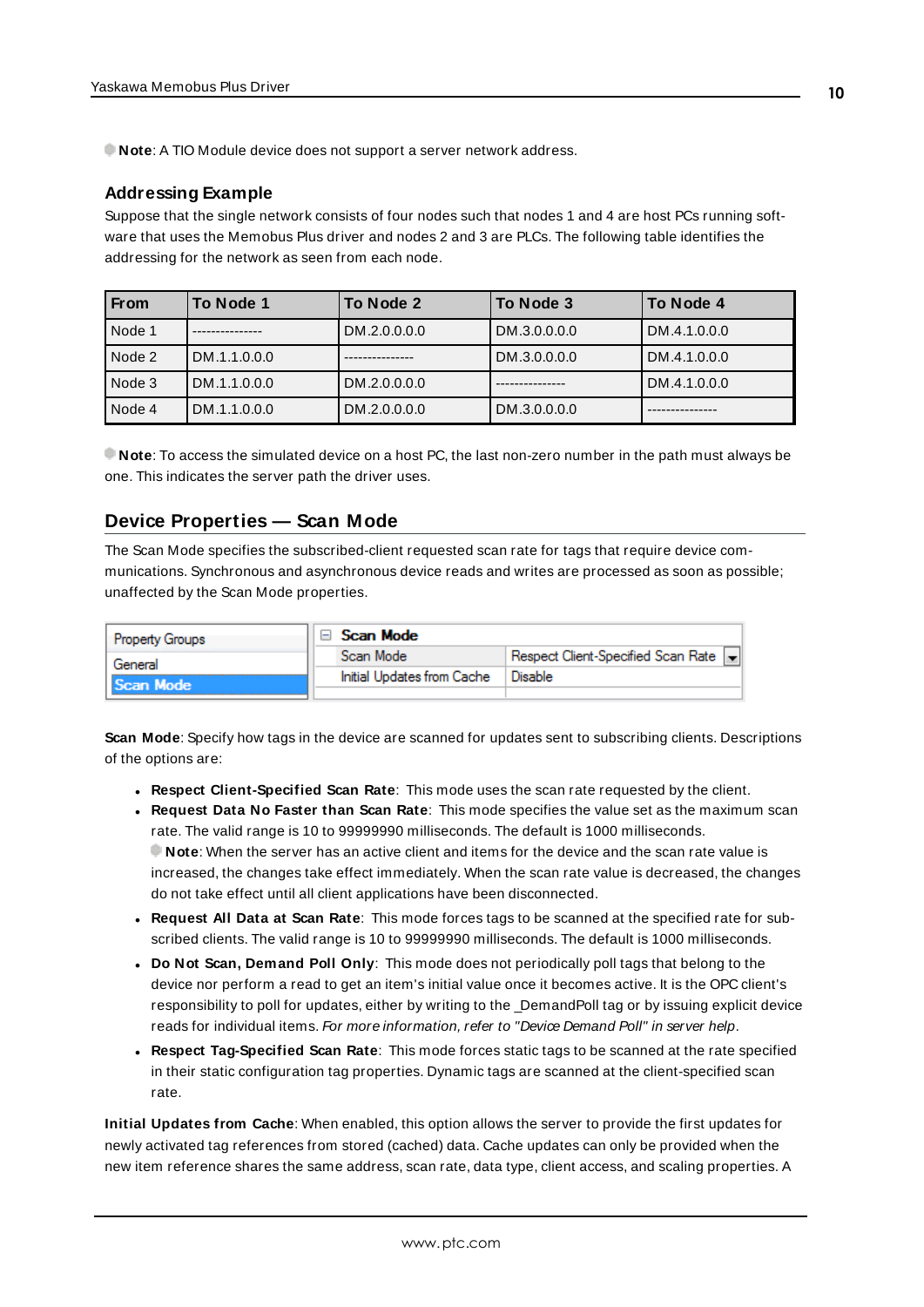<span id="page-10-4"></span>device read is used for the initial update for the first client reference only. The default is disabled; any time a client activates a tag reference the server attempts to read the initial value from the device.

## <span id="page-10-2"></span><span id="page-10-0"></span>**Device Properties — Timing**

The device Timing properties allow the driver's response to error conditions to be tailored to fit the application's needs. In many cases, the environment requires changes to these properties for optimum performance. Factors such as electrically generated noise, modem delays, and poor physical connections can influence how many errors or timeouts a communications driver encounters. Timing properties are specific to each configured device.

| Property Groups            | □ Communication Timeouts |      |
|----------------------------|--------------------------|------|
| General                    | Connect Timeout (s)      |      |
| Scan Mode<br><b>Timing</b> | Request Timeout (ms)     | 1000 |
|                            | Attempts Before Timeout  |      |
| Redundancy                 | Timing<br>-              |      |
|                            | Inter-Request Delay (ms) |      |

### <span id="page-10-3"></span>**Communications Timeouts**

**Connect Timeout**: This property (which is used primarily by Ethernet based drivers) controls the amount of time required to establish a socket connection to a remote device. The device's connection time often takes longer than normal communications requests to that same device. The valid range is 1 to 30 seconds. The default is typically 3 seconds, but can vary depending on the driver's specific nature. If this setting is not supported by the driver, it is disabled.

**Note**: Due to the nature of UDPconnections, the connection timeout setting is not applicable when communicating via UDP.

<span id="page-10-6"></span>**Request Timeout**: Specify an interval used by all drivers to determine how long the driver waits for a response from the target device to complete. The valid range is 50 to 9,999,999 milliseconds (167.6667 minutes). The default is usually 1000 milliseconds, but can vary depending on the driver. The default timeout for most serial drivers is based on a baud rate of 9600 baud or better. When using a driver at lower baud rates, increase the timeout to compensate for the increased time required to acquire data.

<span id="page-10-1"></span>**Attempts Before Timeout**: Specify how many times the driver issues a communications request before considering the request to have failed and the device to be in error. The valid range is 1 to 10. The default is typically 3, but can vary depending on the driver's specific nature. The number of attempts configured for an application depends largely on the communications environment. This property applies to both connection attempts and request attempts.

### <span id="page-10-5"></span>**Timing**

**Inter-Request Delay**: Specify how long the driver waits before sending the next request to the target device. It overrides the normal polling frequency of tags associated with the device, as well as one-time reads and writes. This delay can be useful when dealing with devices with slow turnaround times and in cases where network load is a concern. Configuring a delay for a device affects communications with all other devices on the channel. It is recommended that users separate any device that requires an interrequest delay to a separate channel if possible. Other communications properties (such as communication serialization) can extend this delay. The valid range is 0 to 300,000 milliseconds; however, some drivers may limit the maximum value due to a function of their particular design. The default is 0, which indicates no delay between requests with the target device.

**Note**: Not all drivers support Inter-Request Delay. This setting does not appear if it is not available.

**11**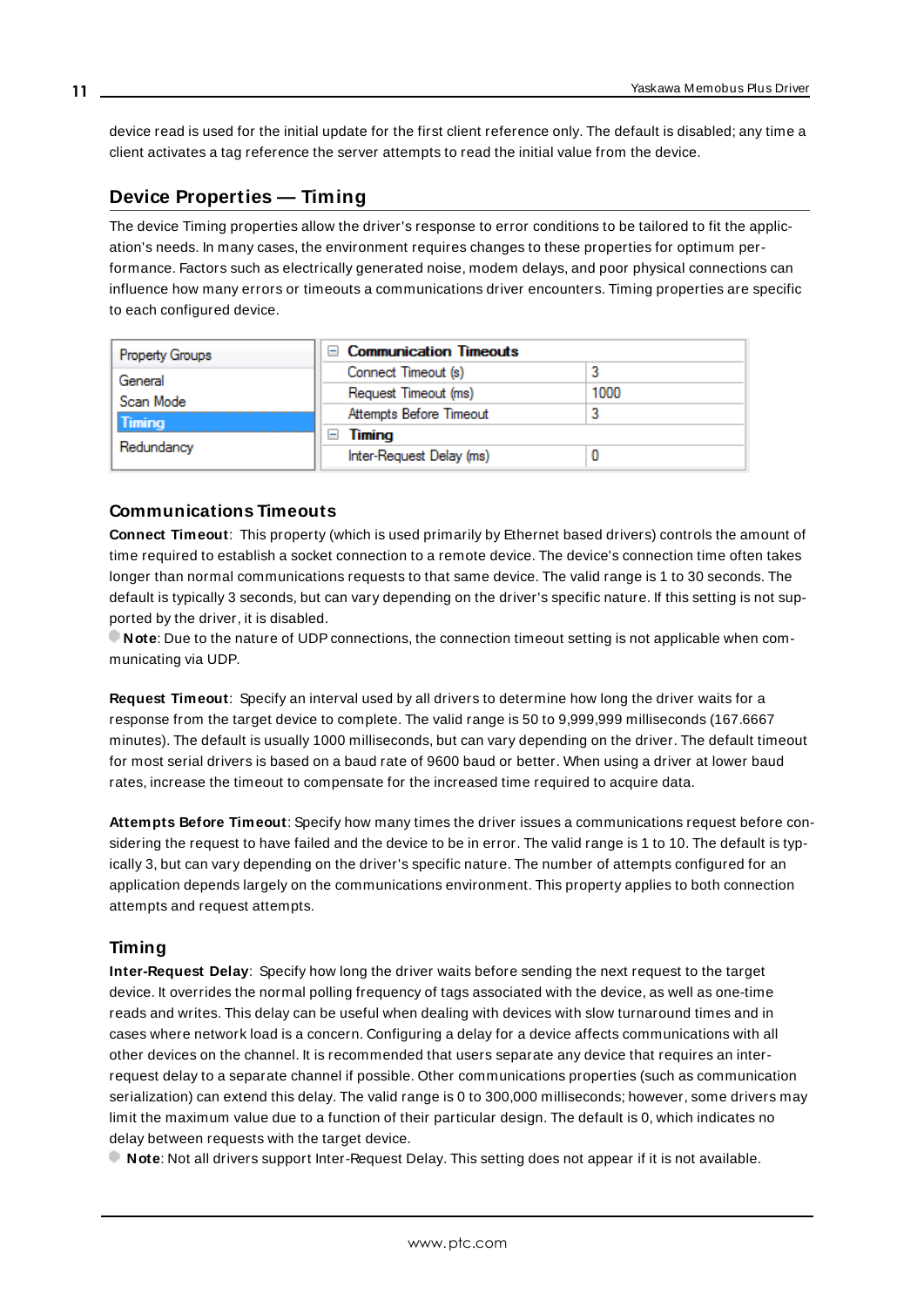## <span id="page-11-0"></span>**Device Properties — Auto-Demotion**

The Auto-Demotion properties can temporarily place a device off-scan in the event that a device is not responding. By placing a non-responsive device offline for a specific time period, the driver can continue to optimize its communications with other devices on the same channel. After the time period has been reached, the driver re-attempts to communicate with the non-responsive device. If the device is responsive, the device is placed on-scan; otherwise, it restarts its off-scan time period.

| <b>Property Groups</b> | $\Box$ Auto-Demotion                    |               |
|------------------------|-----------------------------------------|---------------|
| General                | Demote on Failure                       | <b>Enable</b> |
| Scan Mode              | Timeouts to Demote                      |               |
| Timina                 | Demotion Period (ms)                    | 10000         |
| <b>Auto-Demotion</b>   | Discard Requests when Demoted   Disable |               |
|                        |                                         |               |

<span id="page-11-2"></span>**Demote on Failure**: When enabled, the device is automatically taken off-scan until it is responding again. **Tip**: Determine when a device is off-scan by monitoring its demoted state using the AutoDemoted system tag.

<span id="page-11-5"></span>**Timeouts to Demote**: Specify how many successive cycles of request timeouts and retries occur before the device is placed off-scan. The valid range is 1 to 30 successive failures. The default is 3.

<span id="page-11-3"></span>**Demotion Period**: Indicate how long the device should be placed off-scan when the timeouts value is reached. During this period, no read requests are sent to the device and all data associated with the read requests are set to bad quality. When this period expires, the driver places the device on-scan and allows for another attempt at communications. The valid range is 100 to 3600000 milliseconds. The default is 10000 milliseconds.

<span id="page-11-4"></span>**Discard Requests when Demoted**: Select whether or not write requests should be attempted during the off-scan period. Disable to always send write requests regardless of the demotion period. Enable to discard writes; the server automatically fails any write request received from a client and does not post a message to the Event Log.

## <span id="page-11-1"></span>**Device Properties — Settings**

| <b>Property Groups</b> | Settings              |        |
|------------------------|-----------------------|--------|
| Auto-Demotion          | Zero-Based Addressing | Enable |
| <b>Settings</b>        | First Word Low        | Enable |
| <b>Block Sizes</b>     |                       |        |

**Zero-Based Addressing**: If the address numbering convention for the device starts at one as opposed to zero, this property can be specified. By default, addresses have one subtracted when frames are constructed to communicate with a Yaskawa Memobus device. This means that if holding register 40001 is requested, the driver actually ask for the zero's holding register in the device. If the device doesn't follow this convention, disable **Zero-Based Addressing** in Device Properties. The default behavior follows the convention of the Yaskawa PLCs.

**First Word Low**: Two consecutive registers addresses in a Yaskawa Memobus device are used for 32-bit data types. Specify whether the driver should assume the first word is the low or the high word of the 32-bit value. The default, first word low, follows the convention of the Yaskawa Memosoft programming software.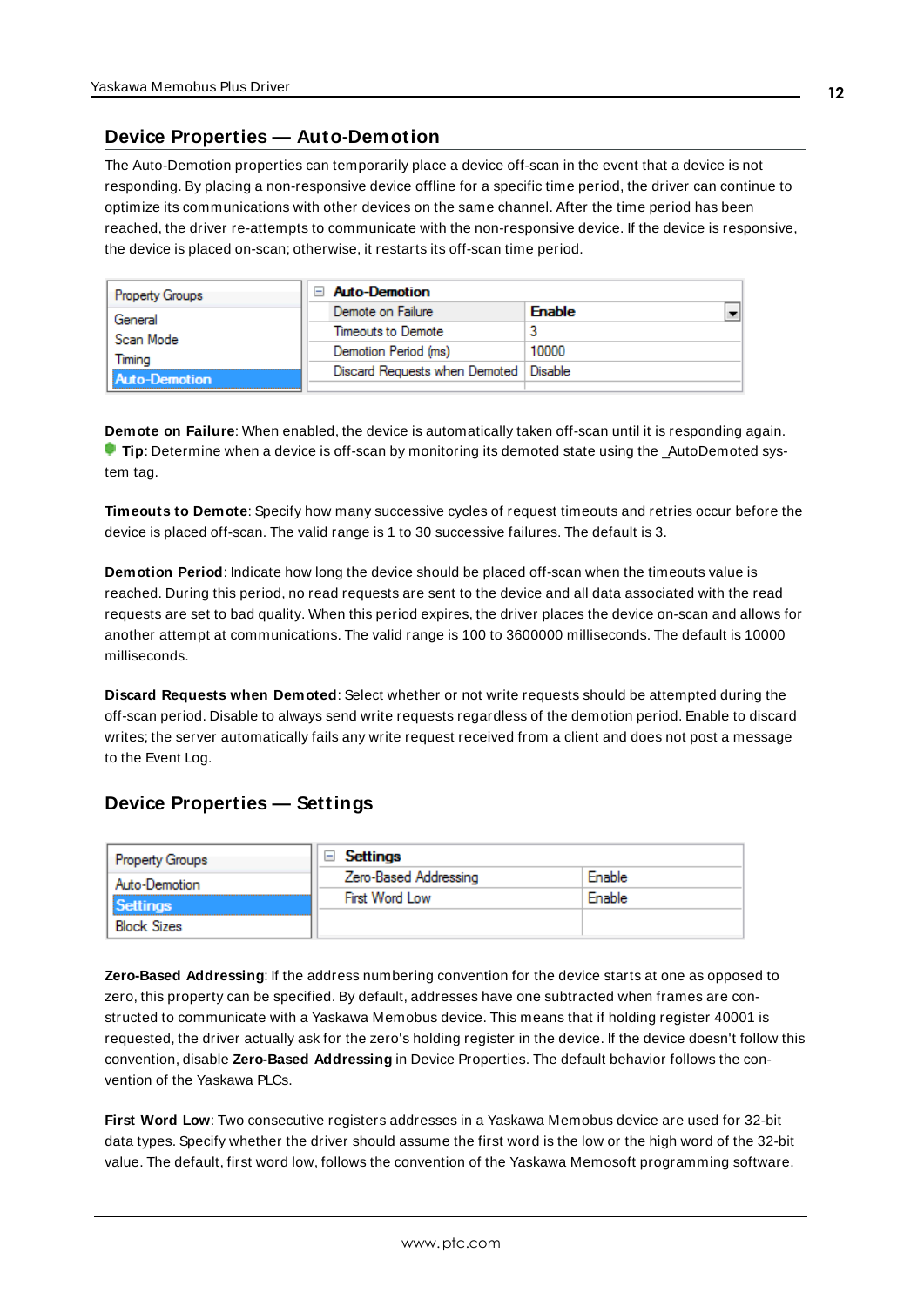## <span id="page-12-0"></span>**Device Properties — Block Sizes**

| Property Groups | <b>Discretes</b><br>$\overline{ }$ |    |
|-----------------|------------------------------------|----|
| General         | Output Discretes                   | 32 |
| Scan Mode       | <b>Input Discretes</b>             | 32 |
| Timing          | $\Box$ Registers                   |    |
| TCP/IP          | Output Registers                   | 32 |
| <b>Blocks</b>   | <b>Input Registers</b>             | 32 |
|                 |                                    |    |

## **Coils**

**Coils**: Coils can be read from 8 to 800 points (bits) at a time. The default is 512 coils.

## **Registers**

**Registers**: Registers can be read from 1 to 120 locations (words) at a time. The default is 120 registers.

## **Reasons to Change the Default Block Sizes**

- 1. The device may not support block read/write operations of the default size. Smaller Yaskawa PLCs and non-Yaskawa devices may not support the maximum data transfer lengths supported by the Memobus Plus network.
- 2. The device may contain non-contiguous addresses. If this is the case and the driver attempts to read a block of data that encompasses undefined memory, the device will probably reject the request.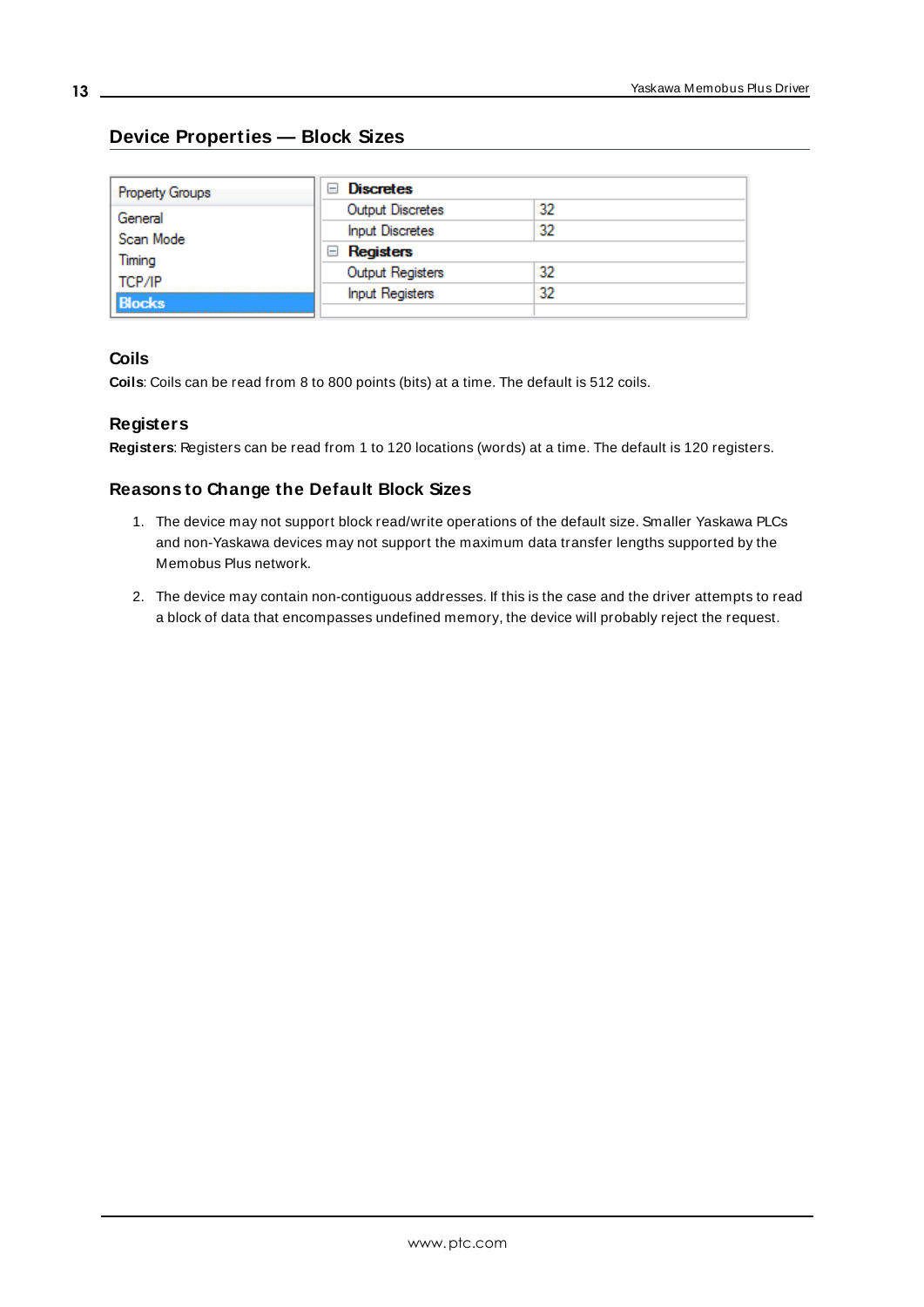## <span id="page-13-0"></span>**Optimizing Communications**

The Yaskawa Memobus Plus Driver has been redesigned to provide better throughput and take full advantage of the SA85 card. In the past, the Yaskawa Memobus Plus Driver restricted users to configuring a single channel in the server project. All Memobus Plus devices were defined under this one channel. In simple terms, this meant that the driver had to move between devices one at a time making requests. The OPC Server was already designed to be efficient and for most applications the single channel scheme provides more than enough performance. With the advent of OPC as an enabling technology, the size of projects have increased dramatically and have also caused a decrease in performance. To remedy this, the Yaskawa Memobus Plus Driver operates at a new level of efficiency and performance.

**Note**: Before implementing any changes, it is suggested that users make a backup of their existing OPC server project directory to return to the previous current settings quickly, if needed.

An example of how the application may appear when configured using a single channel is shown below.



Each device appears under a single channel. In this configuration, the driver must move from one device to the next as quickly as possible **the gather information at an effective rate.** As more devices are added or more information is requested from a single device, the overall update rate begins to suffer.

If the Yaskawa Memobus Plus Driver could only define one single channel, then the example shown above would be the only option available; however, the Yaskawa Memobus Plus Driver can define up to 32 channels. Using multiple channels distributes the data collection workload by simultaneously issuing multiple requests to the network. An example of how the same application may appear when configured using multiple channels to improve performance is shown below.



Each device can be defined under its own channel. In this configuration, a single path of execution is dedicated to the task of gath- $\dot{\boxdot}$ . MemobusPlusChannel 1 ering data from each device. If the application has fewer devices, it can be optimized in this manner.

 $\frac{1}{\Box}$  MemobusPlusChannel\_2 The performance will improve even if the application has more devices. While fewer devices may be ideal, the application will still benefit from additional channels. Although by spreading the device load across all channels will cause the server to move from device to device again, it can now do so with far less devices to process on a single channel.

This application can support multiple channels even if it contains a large number of tags defined under each device. To do so, open the existing OPC Server project while it is still configured using a single channel. Next, add a new Memobus Plus channel. Name the channel as desired. In this example, NewMemobusPlus is used.

Next, use the cut and paste options available by right-clicking on a device or by using the Edit menu. In this example, PLC\_2 is cut from the existing channel and then pasted under the new channel.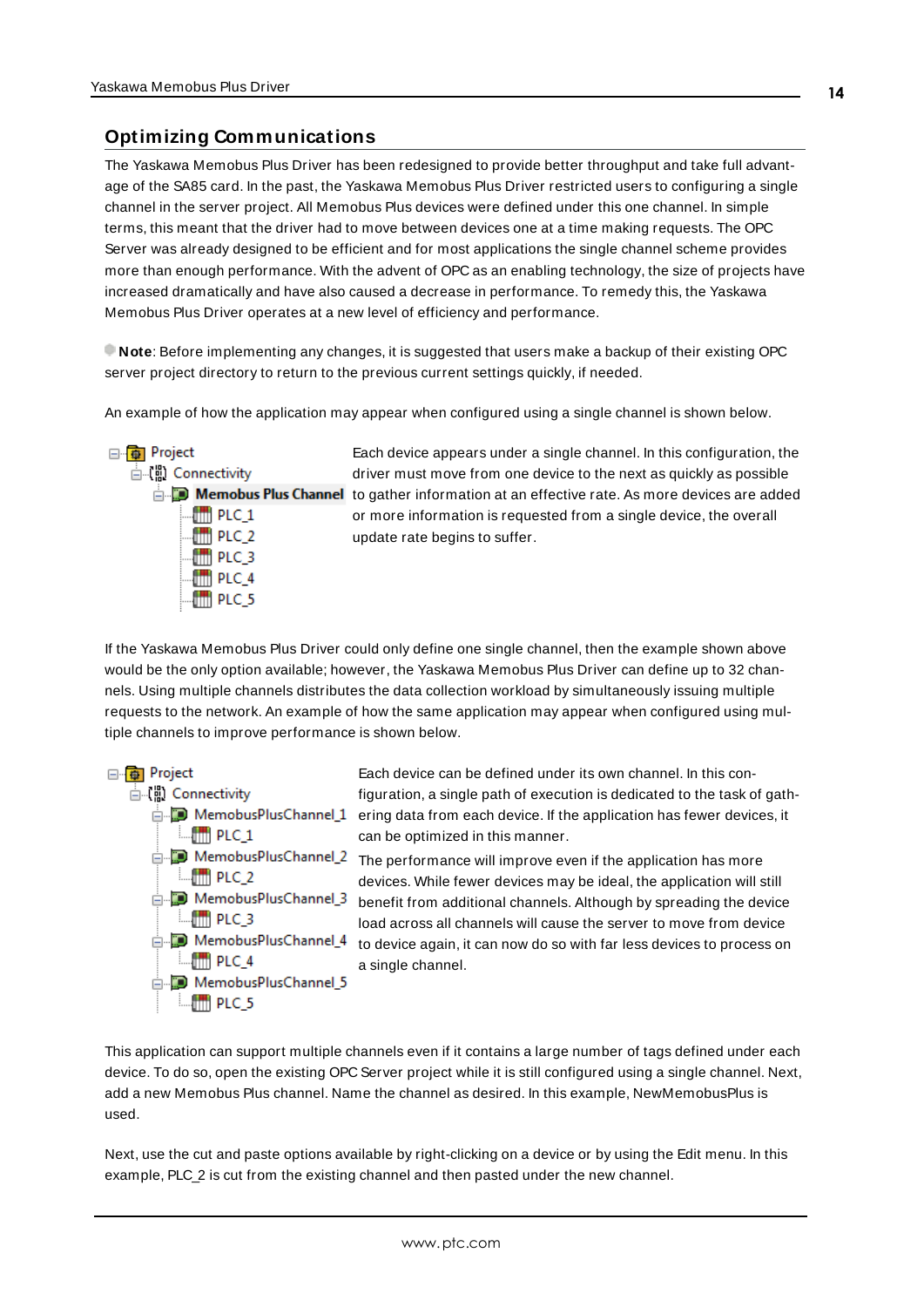

**PLC\_2 being cut from the Memobus Plus channel**



**PLC\_2 being pasted beneath the New Memobus Plus channel**

Other possible optimizations include dedicating a single channel to just Global Data to receive fast Global Data updates. To do so, define a new set of device names for each device whose Global Data will be accessed under that new channel. The important thing to remember in this case is to only access Global Data from these newly defined device names. There are many possible configurations that may benefit the application; the new Memobus Plus driver gives users the opportunity to investigate them.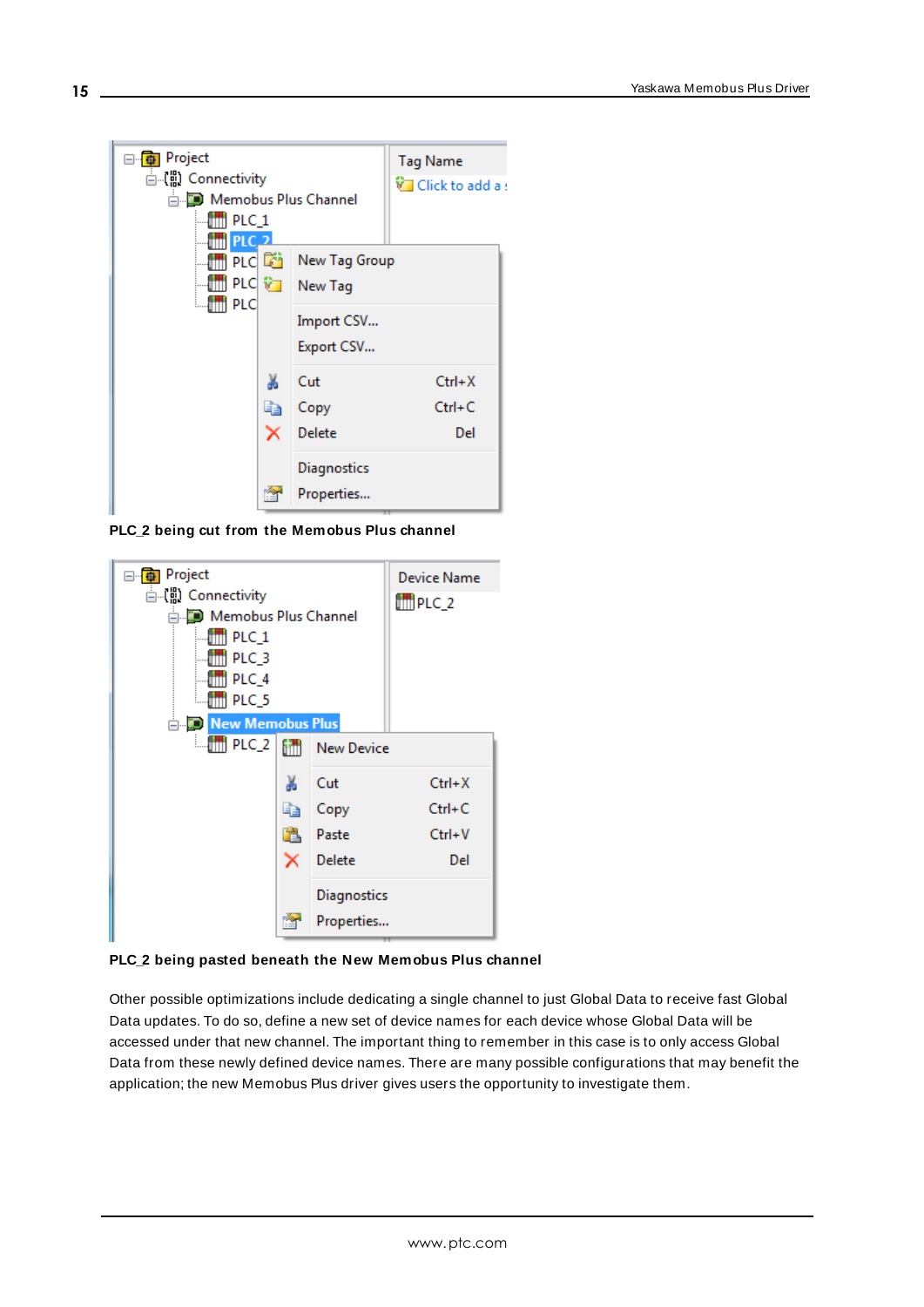# <span id="page-15-0"></span>**Data Types Description**

<span id="page-15-8"></span><span id="page-15-7"></span><span id="page-15-6"></span><span id="page-15-3"></span><span id="page-15-2"></span>

| Data Type            | <b>Description</b>                                                                                                                                                        |
|----------------------|---------------------------------------------------------------------------------------------------------------------------------------------------------------------------|
| <b>Boolean</b>       | Single bit                                                                                                                                                                |
|                      | Unsigned 16-bit value                                                                                                                                                     |
| Word                 | bit 0 is the low bit<br>bit 15 is the high bit                                                                                                                            |
|                      | Signed 16-bit value                                                                                                                                                       |
| Short                | bit 0 is the low bit<br>bit 14 is the high bit<br>bit 15 is the sign bit                                                                                                  |
|                      | Unsigned 32-bit value                                                                                                                                                     |
| DWord*               | bit 0 is the low bit<br>bit 31 is the high bit                                                                                                                            |
|                      | Signed 32-bit value                                                                                                                                                       |
| Long*                | bit 0 is the low bit<br>bit 30 is the high bit<br>bit 31 is the sign bit                                                                                                  |
|                      | Two byte packed BCD                                                                                                                                                       |
| <b>BCD</b>           | Value range is 0-9999. Behavior is undefined for values beyond this range.                                                                                                |
|                      | Four byte packed BCD                                                                                                                                                      |
| LBCD <sup>*</sup>    | Value range is 0-99999999. Behavior is undefined for values beyond this range.                                                                                            |
|                      | 32-bit floating point value.                                                                                                                                              |
| Float*               | The driver interprets two consecutive registers as a floating point value by making the<br>second register the high word and the first register the low word.             |
| <b>Float Example</b> | If register 40001 is specified as a float, bit 0 of register 40001 would be bit 0 of the 32-bit<br>word, and bit 15 of register 40002 would be bit 31 of the 32-bit word. |
|                      | Null-terminated ASCII string.                                                                                                                                             |
| String               | Includes Hi-Lo Lo-Hi byte order selection.                                                                                                                                |

<span id="page-15-5"></span><span id="page-15-4"></span><span id="page-15-1"></span>\* The descriptions of the bit significance assume default, 'first word low' setting for 32 bit data types.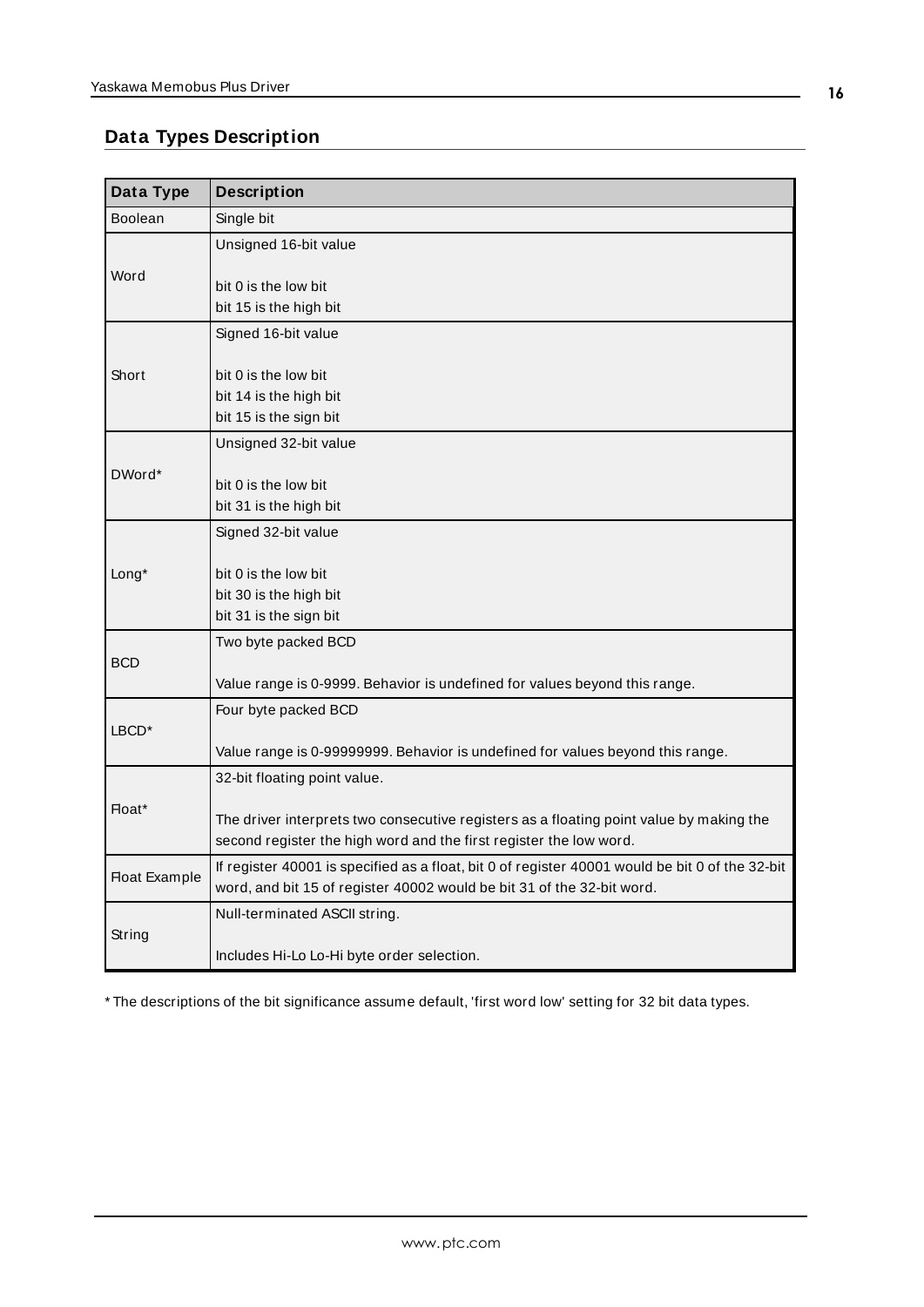## <span id="page-16-0"></span>**Yaskawa Memobus Plus Driver Address Descriptions**

Address specifications vary depending on the model in use. Select a link from the following list to obtain specific address information for the model of interest.

**[Output](#page-16-1) Coils [Input](#page-16-2) Coils Internal [Registers](#page-17-0) Holding [Registers](#page-18-0) [Global](#page-19-0) Data Constant [Registers](#page-20-0) Link [Coils](#page-21-0) Link [Registers](#page-22-0) M C [Coils](#page-23-0) M C [Control](#page-23-1) Coils M C [Relays](#page-24-0) M C [Control](#page-24-1) Relays M C Code [Relays](#page-24-1)**

## <span id="page-16-1"></span>**Output Coils**

|             | <b>Decimal Addressing</b> |
|-------------|---------------------------|
| <b>Type</b> | <b>Boolean</b>            |
| Format      | <b>OXXXXX</b>             |
| Security    | Read/Write                |
| Range       | 1-65536                   |

### **Array Support**

Arrays are also supported for the output coil addresses. The syntax for declaring an array (shown using decimal addressing) is as follows:

0xxxxx[cols] with assumed row count of 1 0xxxxx[rows][cols]

The number of coils requested cannot exceed the coil block size set for the device.

### **Examples**

- 1. The 255th output coil would be addressed as '0255' using decimal addressing.
- 2. The 35005th output coil would be addressed as '035005' using decimal addressing.

## <span id="page-16-2"></span>**Input Coils**

|             | Decimal Addressing |
|-------------|--------------------|
| <b>Type</b> | Boolean            |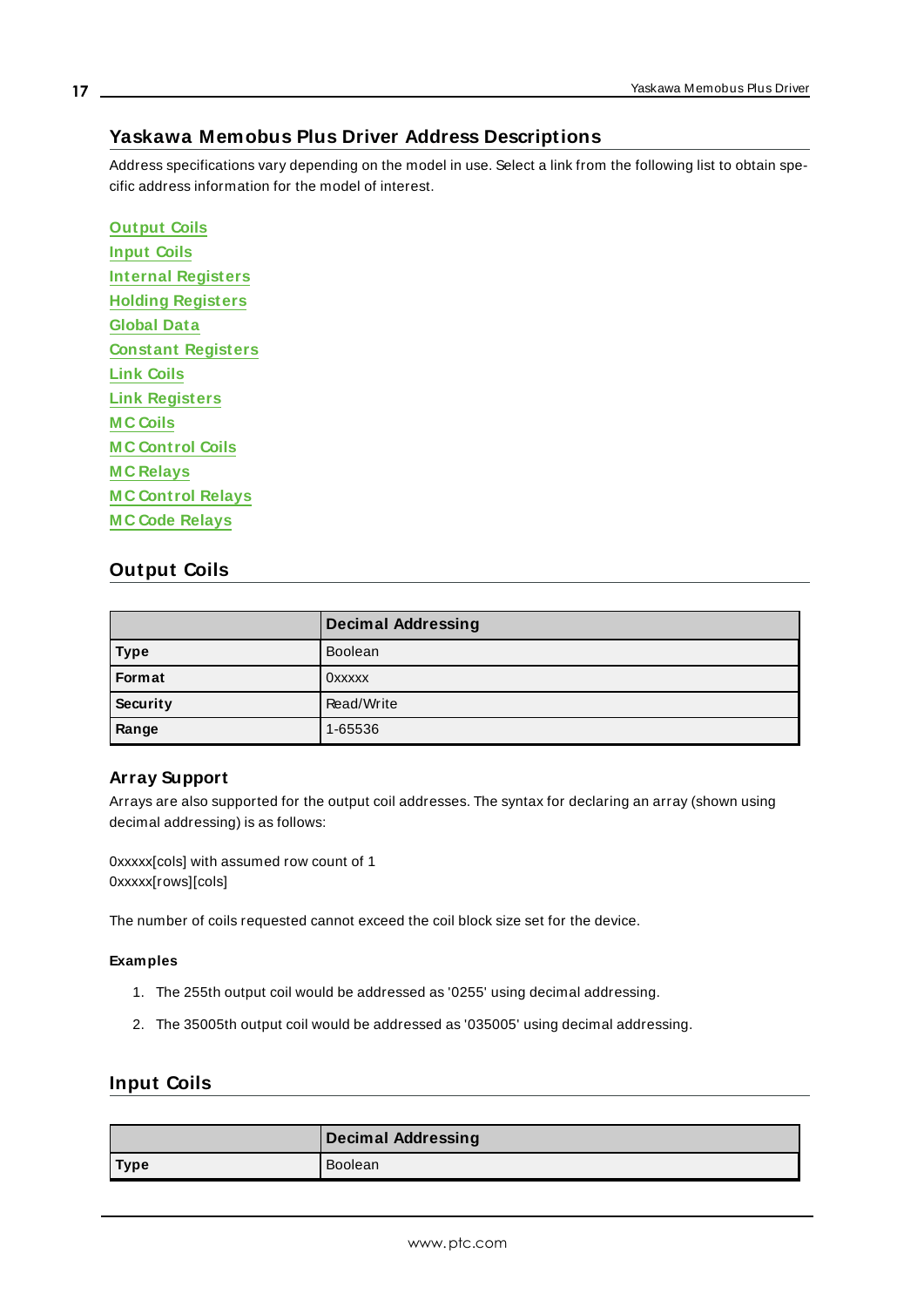|          | <b>Decimal Addressing</b> |
|----------|---------------------------|
| Format   | 1xxxxx                    |
| Security | Read                      |
| Range    | 1-65536                   |

\* These locations are Read/Write for server devices.

### **Array Support**

Arrays are also supported for the input coil addresses. The syntax for declaring an array (shown using decimal addressing) is as follows:

1xxxxx[cols] with assumed row count of 1 1xxxxx[rows][cols]

The number of coils requested cannot exceed the coil block size set for the device.

#### **Examples**

- 1. The 127th input coil would be addressed as '10127' using decimal addressing.
- 2. The 35005th output coil would be addressed as '135005' using decimal addressing.

## <span id="page-17-0"></span>**Internal Registers**

The default data types are shown in **bold**.

|               | <b>Decimal Addressing</b> |
|---------------|---------------------------|
| <b>Type</b>   | Word, Short, BCD          |
| <b>Format</b> | 3xxxxx                    |
| Security      | Read Only*                |
| Range         | 1-65536                   |
| <b>Type</b>   | <b>Boolean</b>            |
| Format        | 3xxxxx.bb                 |
| Security      | Read Only*                |
| Range         | xxxxx.0-xxxxx.15          |
| <b>Type</b>   | Float, DWord, Long, LBCD  |
| Format        | 3xxxxx                    |
| Security      | Read Only*                |
| Range         | 1-65535                   |

\* These locations are Read/Write for Server Devices.

### **Array Support**

Arrays are also supported for the internal register addresses. The syntax for declaring an array (shown using decimal addressing) is as follows:

3xxxxx[cols] with assumed row count of 1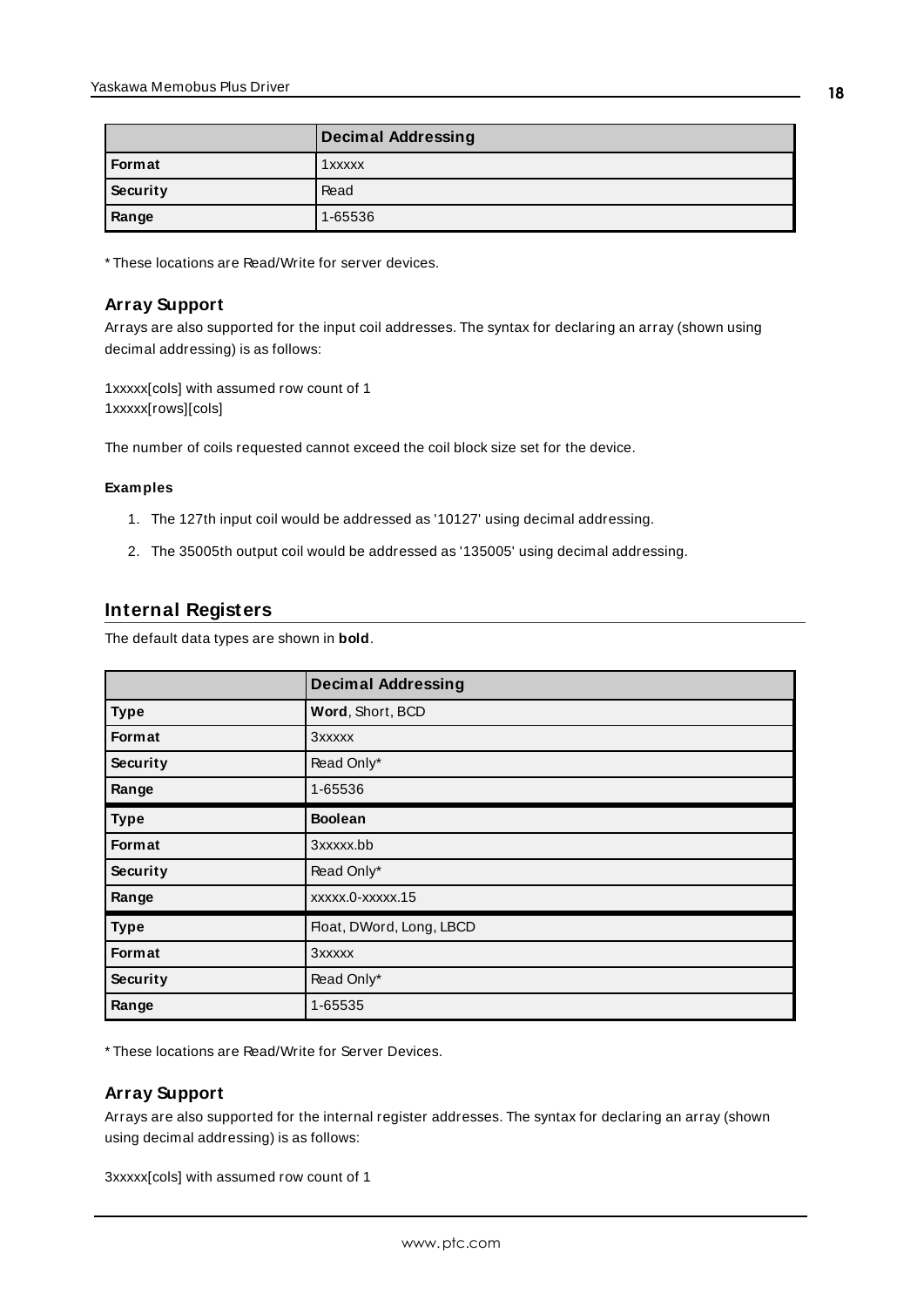### 3xxxxx[rows][cols]

For Word, Short and BCD arrays, the base address + (rows \* cols) cannot exceed 65536. For Float, DWord, Long and Long BCD arrays, the base address + (rows  $*$  cols  $*$  2) cannot exceed 65536. For all arrays, the total number of registers being requested cannot exceed the register block size that was specified for this device.

### **Examples**

- 1. To access Internal Register 1000, enter 301000.
- 2. To access Internal Register 11000, enter 311000.
- 3. To access Internal Register 300 bit 11, enter 300300.11.

# <span id="page-18-0"></span>**Holding Registers**

The default data types are shown in **bold.**

|                             | <b>Decimal Addressing</b>                    |
|-----------------------------|----------------------------------------------|
| <b>Type</b>                 | Word, Short, BCD                             |
| <b>Format</b>               | <b>4xxxxx</b>                                |
| <b>Security</b>             | Read/Write                                   |
| Range                       | 1-65536                                      |
| <b>Type</b>                 | <b>Boolean</b>                               |
| <b>Format</b>               | 4xxxxx.bb                                    |
| <b>Security</b>             | Read/Write                                   |
| Range                       | xxxxx.0-xxxxx.15                             |
| <b>Type</b>                 | Float, DWord, Long, LBCD                     |
| Format                      | <b>4xxxxx</b>                                |
| <b>Security</b>             | Read/Write                                   |
| Range                       | 1-65535                                      |
| <b>Type</b>                 | <b>String</b>                                |
|                             | 400001.2H-465536.240H                        |
| String with HiLo byte order |                                              |
|                             | .Bit is string length, range 2 to 240 bytes. |
|                             | 400001.2L-465536.240L                        |
| String with LoHi byte order |                                              |
|                             | .Bit is string length, range 2 to 240 bytes. |
| <b>Security</b>             | Read/Write                                   |

## <span id="page-18-1"></span>**String Support**

This driver supports reading and writing holding register memory as an ASCII string. When using holding registers for string data, each register will contain two bytes of ASCII data. The order of the ASCII data within a given register can be selected when the string is defined. The length of the string can be from 2 to 240 bytes and is entered in place of a bit number. The length must be entered as an even number. Appending either an "H" or "L" to the address specifies the byte order.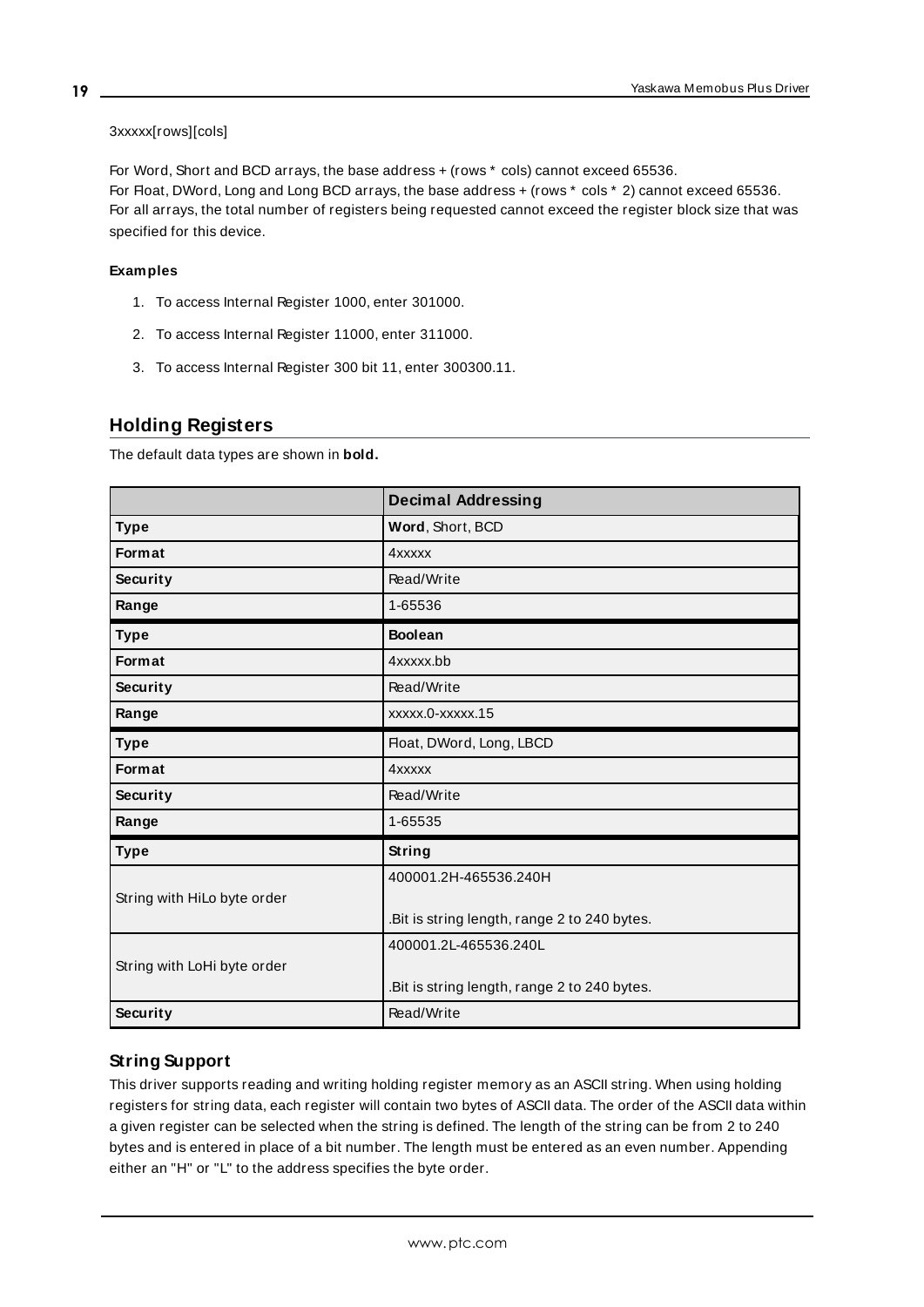### **Examples**

- 1. To access a string starting at 40200 with a length of 100 bytes and Hi-Lo byte order, enter: 40200.100H.
- 2. To access a string starting at 40500 with a length of 78 bytes and Lo-Hi byte order, enter: 40500.78L.

## **Array Support**

Arrays are also supported for the holding register addresses. The syntax for declaring an array (using decimal addressing) is as follows:

4xxxx[cols] with assumed row count of 1 4xxxx[rows][cols]

For Word, Short and BCD arrays, the base address + (rows \* cols) cannot exceed 65536. For Float, DWord, Long and Long BCD arrays, the base address + (rows \* cols \* 2) cannot exceed 65535. For all arrays, the total number of registers being requested cannot exceed the register block size that was specified for this device.

### **Examples**

- 1. To access Holding Register 5000, enter 405000.
- 2. To access Holding Register 14000, enter 414000.
- 3. To access Holding Register 500 bit 11, enter 400500.11.

## <span id="page-19-0"></span>**Global Data**

The default data types are shown in **bold**.

**Note:** Global Data is not supported for the server device.

|             | <b>Decimal Addressing</b> |
|-------------|---------------------------|
| <b>Type</b> | Word, Short, BCD          |
| Format      | Gxx                       |
| Security    | Read/Write                |
| Range       | $1 - 32$                  |
| <b>Type</b> | Float, DWord, Long, LBCD  |
| Format      | Gxx                       |
| Security    | Read/Write                |
| Range       | $1 - 31$                  |

## **Array Support**

Arrays are also supported for Global Data. The syntax for declaring an array (shown using decimal addressing) is as follows:

Gxx[cols] with assumed row count of 1 Gxx[rows][cols]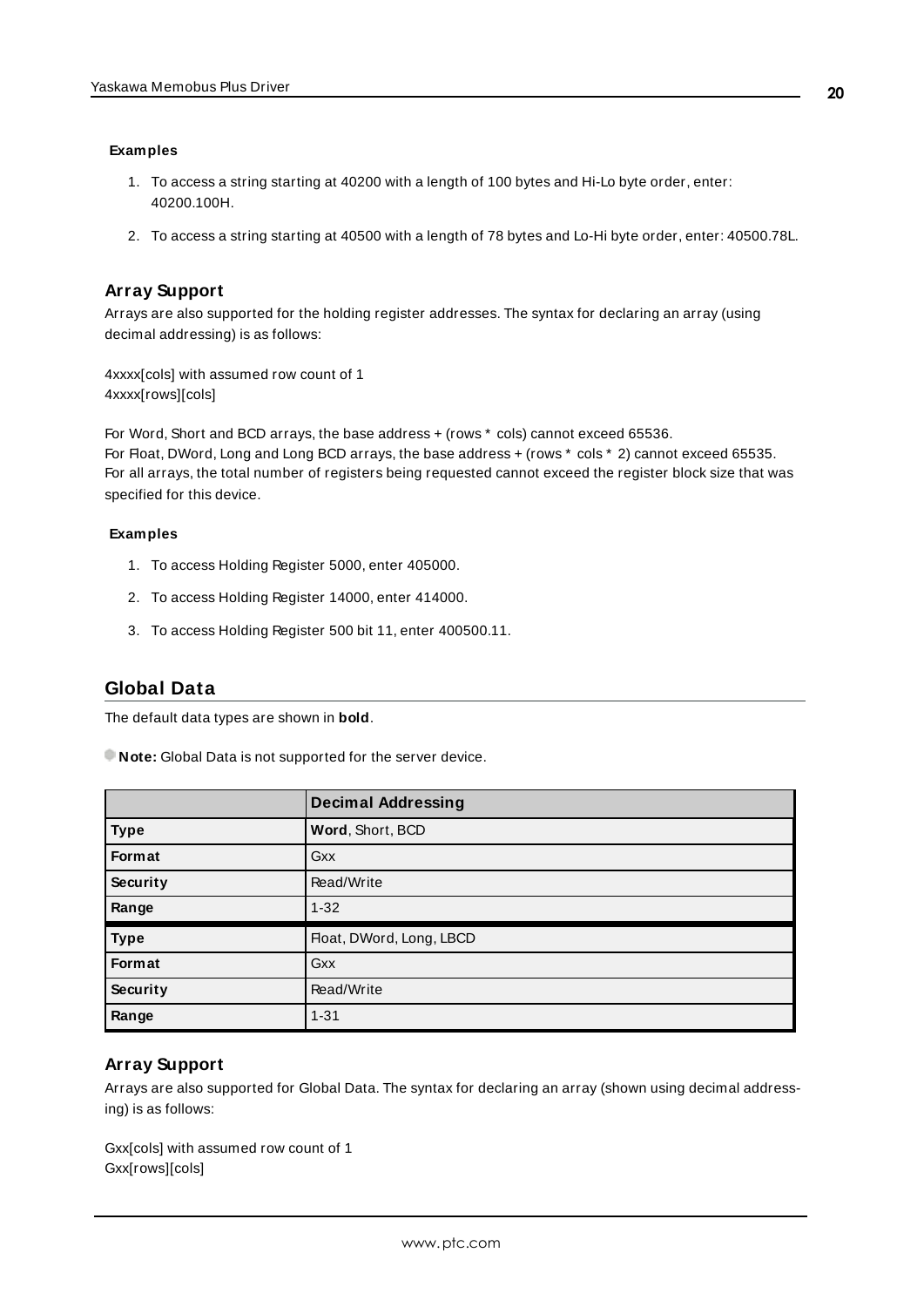For Word, Short and BCD arrays, the base address + (rows \* cols) cannot exceed 32. For Float, DWord, Long and Long BCD arrays, the base address + (rows \* cols \* 2) cannot exceed 32.

### **Examples**

- 1. To access Global Register 11, enter G11.
- 2. To access Global Register 30, enter G30.

## <span id="page-20-0"></span>**Constant Registers**

The default data types are shown in **bold**.

|                             | <b>Decimal Addressing</b>                    |
|-----------------------------|----------------------------------------------|
| <b>Type</b>                 | Word, Short, BCD                             |
| Format                      | 7xxxxx                                       |
| Security                    | Read/Write                                   |
| Range                       | 1-65536                                      |
|                             |                                              |
| <b>Type</b>                 | <b>Boolean</b>                               |
| Format                      | 7xxxxx.bb                                    |
| Security                    | Read/Write                                   |
| Range                       | xxxxx.0-xxxxx.15                             |
|                             |                                              |
| <b>Type</b>                 | Float, DWord, Long, LBCD                     |
| Format                      | 7xxxxx                                       |
| Security                    | Read/Write                                   |
| Range                       | 1-65535                                      |
|                             |                                              |
| <b>Type</b>                 | String                                       |
|                             | 700001.2H-765536.240H                        |
| String with HiLo byte order |                                              |
|                             | .Bit is string length, range 2 to 240 bytes. |
|                             | 700001.2L-765536.240L                        |
| String with LoHi byte order |                                              |
|                             | .Bit is string length, range 2 to 240 bytes. |
| <b>Security</b>             | Read/Write                                   |

## <span id="page-20-1"></span>**String Support**

This driver supports reading and writing constant register memory as an ASCII string. When using constant registers for string data, each register will contain two bytes of ASCII data. The order of the ASCII data within a given register can be selected when the string is defined. The length of the string can be from 2 to 240 bytes and is entered in place of a bit number. The length must be entered as an even number. Appending either an "H" or "L" to the address specifies the byte order.

### **Examples**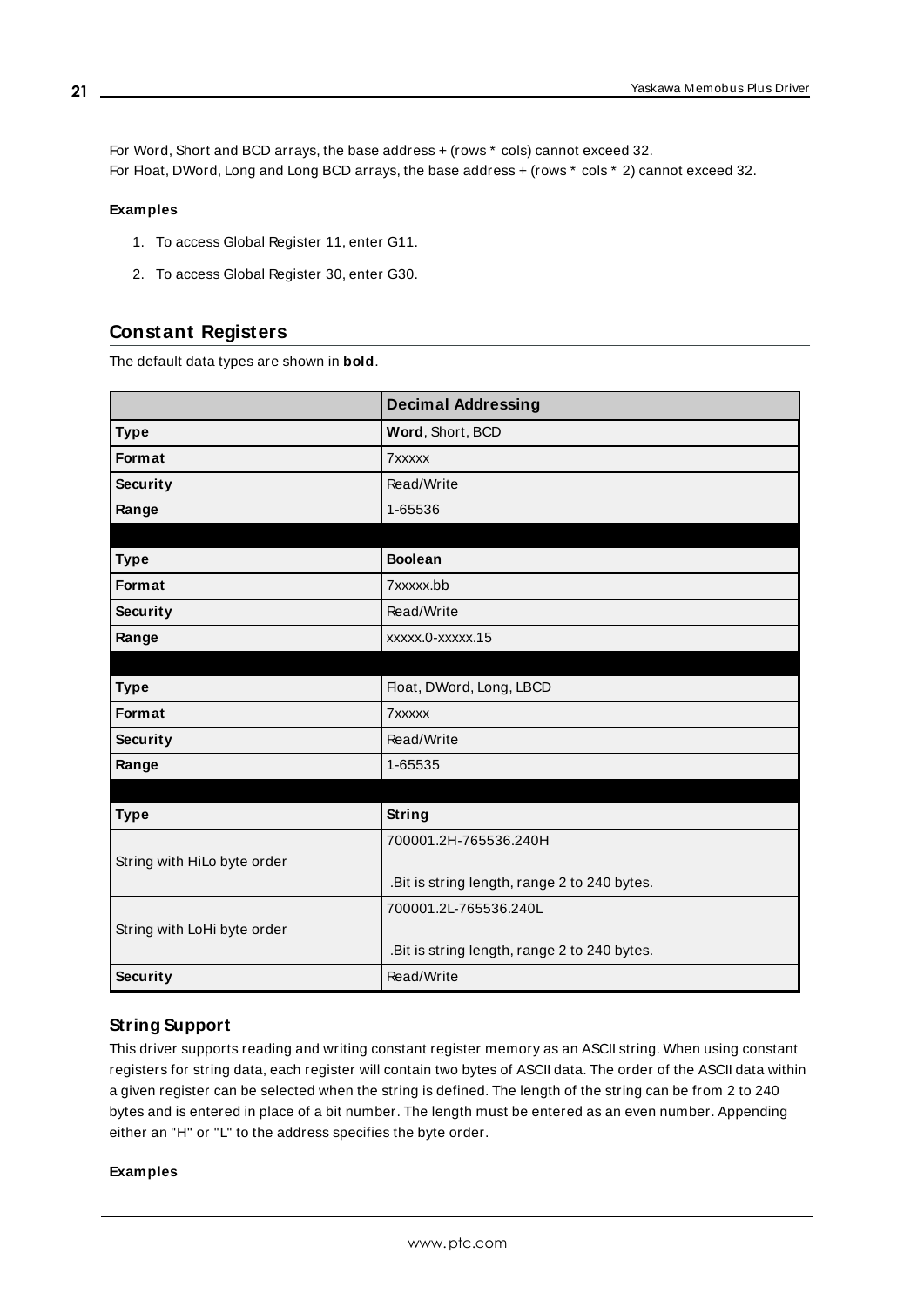- 1. To access a string starting at 70200 with a length of 100 bytes and Hi-Lo byte order, enter: 70200.100H.
- 2. To access a string starting at 70500 with a length of 78 bytes and Lo-Hi byte order, enter: 70500.78L.

### **Array Support**

Arrays are also supported for the constant register addresses. The syntax for declaring an array (using decimal addressing) is:

7xxxxx[cols] with assumed row count of 1 7xxxxx[rows][cols]

For Word, Short and BCD arrays, the base address + (rows \* cols) cannot exceed 65536. For Float, DWord, Long and Long BCD arrays, the base address + (rows  $*$  cols  $*$  2) cannot exceed 65535. For all arrays, the total number of registers being requested cannot exceed the register block size that was specified for this device.

### **Examples**

- 1. To access Constant Register 300, enter 703000.
- 2. To access Constant Register 1400, enter 714000.
- 3. To access Constant Register 500 bit 11, enter 700500.11.

## <span id="page-21-0"></span>**Link Coils**

|               | <b>Decimal Addressing</b> |
|---------------|---------------------------|
| <b>Type</b>   | <b>Boolean</b>            |
| <b>Format</b> | D1xxxx or D2xxxx          |
| Security      | Read/Write                |
| Range         | 1-9999                    |

### **Array Support**

Arrays are also supported for the link coil addresses. The syntax for declaring an array (shown using decimal addressing) is as follows:

D1xxxx[cols] with assumed row count of 1 D1xxxx[rows][cols]

The number of coils requested cannot exceed the coil block size set for the device.

#### **Examples**

- 1. The 10255th Link coil would be addressed as 'D10255' using decimal addressing.
- 2. The 20005th Link coil would be addressed as 'D20005' using decimal addressing.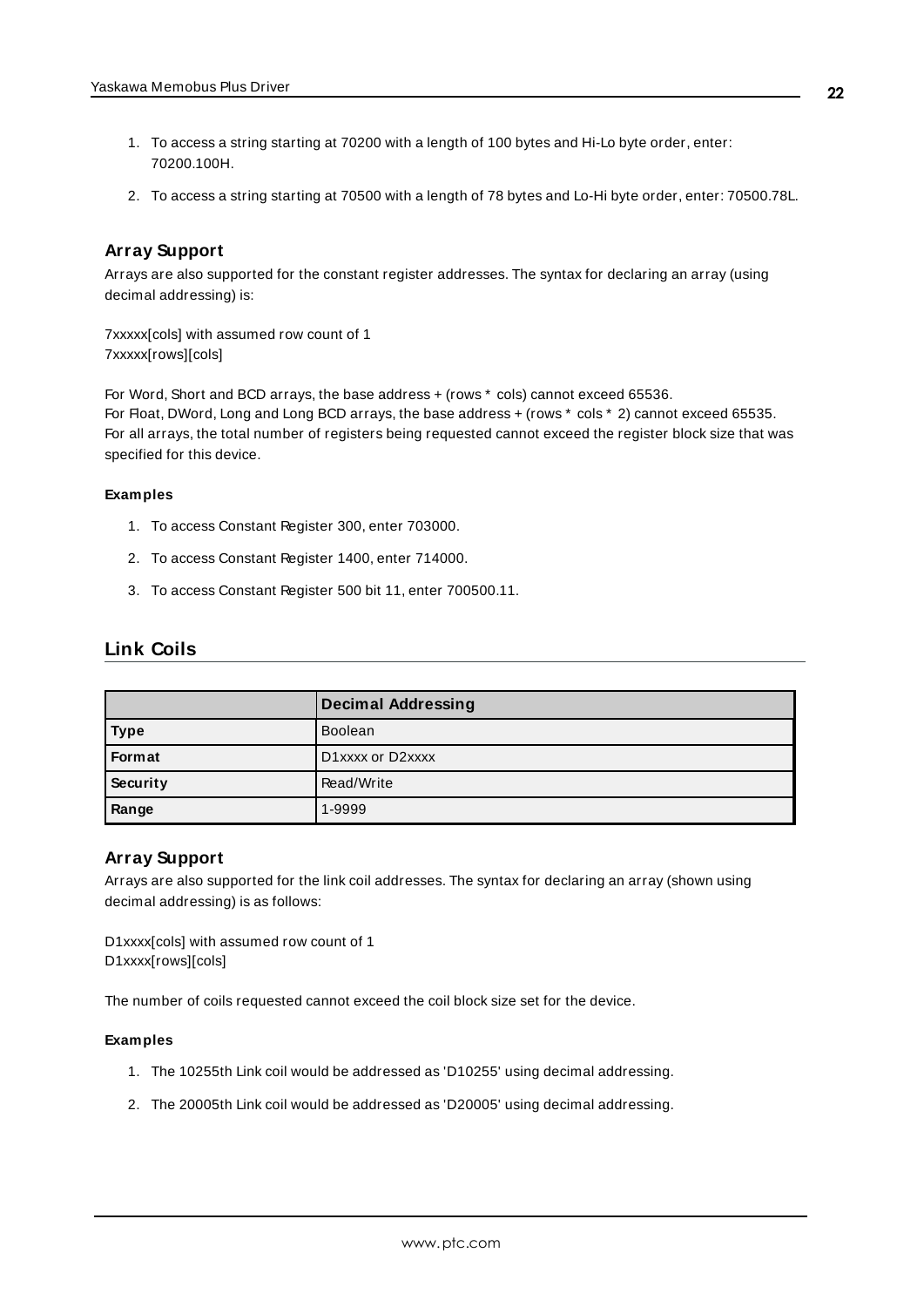## <span id="page-22-0"></span>**Link Registers**

The default data types are shown in **bold.**

|                             | <b>Decimal Addressing</b>                                                                      |
|-----------------------------|------------------------------------------------------------------------------------------------|
| <b>Type</b>                 | Word, Short, BCD                                                                               |
| <b>Format</b>               | R1xxxx or R2xxxx                                                                               |
| Security                    | Read/Write                                                                                     |
| Range                       | 1-9999                                                                                         |
| <b>Type</b>                 | <b>Boolean</b>                                                                                 |
| Format                      | R1xxxx.bb or R2xxxx.bb                                                                         |
| Security                    | Read/Write                                                                                     |
| Range                       | xxxx.0-xxxx.15                                                                                 |
| <b>Type</b>                 | Float, DWord, Long, LBCD                                                                       |
| <b>Format</b>               | R1xxxx or R2xxxx                                                                               |
| Security                    | Read/Write                                                                                     |
| Range                       | 1-9998                                                                                         |
| <b>Type</b>                 | <b>String</b>                                                                                  |
|                             | R10001.2H-R19999.240H                                                                          |
| String with HiLo byte order | R20001.2H-R29999.240H<br>. Bit is string length, range 2 to 240 bytes.                         |
| String with LoHi byte order | R10001.2L-R19999.240L<br>R20001.2L-R29999.240L<br>.Bit is string length, range 2 to 240 bytes. |
| <b>Security</b>             | Read/Write                                                                                     |

### <span id="page-22-1"></span>**String Support**

This driver supports reading and writing link register memory as an ASCII string. When using link registers for string data, each register will contain two bytes of ASCII data. The order of the ASCII data within a given register can be selected when the string is defined. The length of the string can be from 2 to 240 bytes and is entered in place of a bit number. The length must be entered as an even number. Appending either an "H" or "L" to the address specifies the byte order.

### **Examples**

- 1. To access a string starting at R10200 with a length of 100 bytes and Hi-Lo byte order, enter: R10200.100H.
- 2. To access a string starting at R10500 with a length of 78 bytes and Lo-Hi byte order, enter: R10500.78L.

### **Array Support**

Arrays are also supported for the holding register addresses. The syntax for declaring an array (using decimal addressing) is as follows: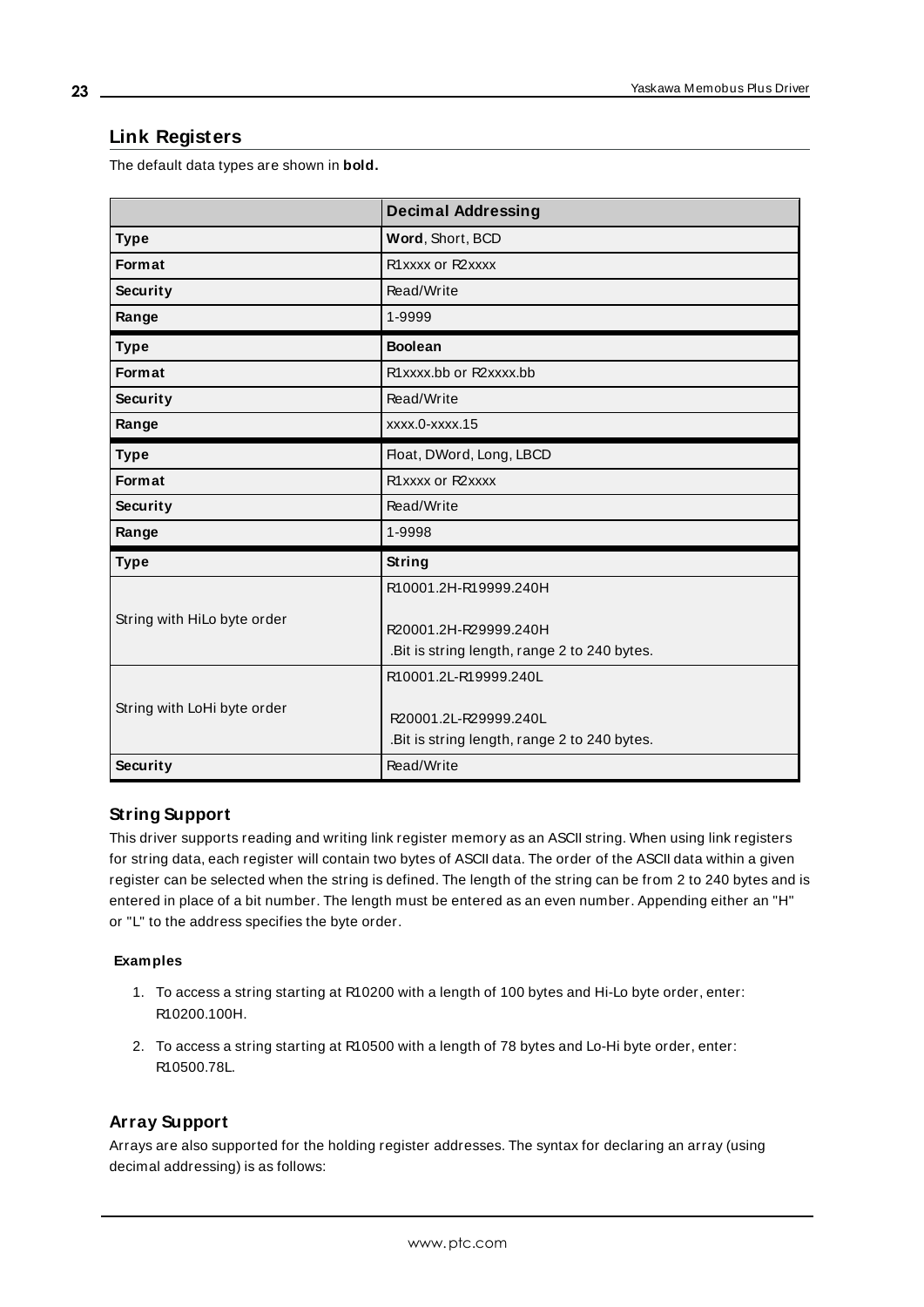R1xxxx[cols] with assumed row count of 1 R1xxxx[rows][cols]

For Word, Short and BCD arrays, the base address + (rows \* cols) cannot exceed 9999. For Float, DWord, Long and Long BCD arrays, the base address + (rows \* cols \* 2) cannot exceed 9998. For all arrays, the total number of registers being requested cannot exceed the register block size that was specified for this device.

### **Examples**

- 1. To access Link Register 10500, enter R10500.
- 2. To access Link Register 21400, enter R21400.
- 3. To access Link Register 10500 bit 11, enter R10500.11

## <span id="page-23-0"></span>**MC Coils**

|             | <b>Decimal Addressing</b> |
|-------------|---------------------------|
| <b>Type</b> | <b>Boolean</b>            |
| Format      | Y1xxxx or Y2xxxx          |
| Security    | Read/Write                |
| Range       | 1-9999                    |

## **Array Support**

Arrays are also supported for the MC coil addresses. The syntax for declaring an array (shown using decimal addressing) is as follows:

Y1xxxx[cols] with assumed row count of 1 Y1xxxx[rows][cols]

The number of coils requested cannot exceed the coil block size set for the device.

### **Examples**

- 1. The 10255th MC coil would be addressed as 'Y10255' using decimal addressing.
- 2. The 20005th MC coil would be addressed as 'Y20005' using decimal addressing.

## <span id="page-23-1"></span>**MC Control Coils**

|               | <b>Decimal Addressing</b> |
|---------------|---------------------------|
| <b>Type</b>   | <b>Boolean</b>            |
| <b>Format</b> | Q1xxxx or Q2xxxx          |
| Security      | Read/Write                |
| Range         | 1-9999                    |

## **Array Support**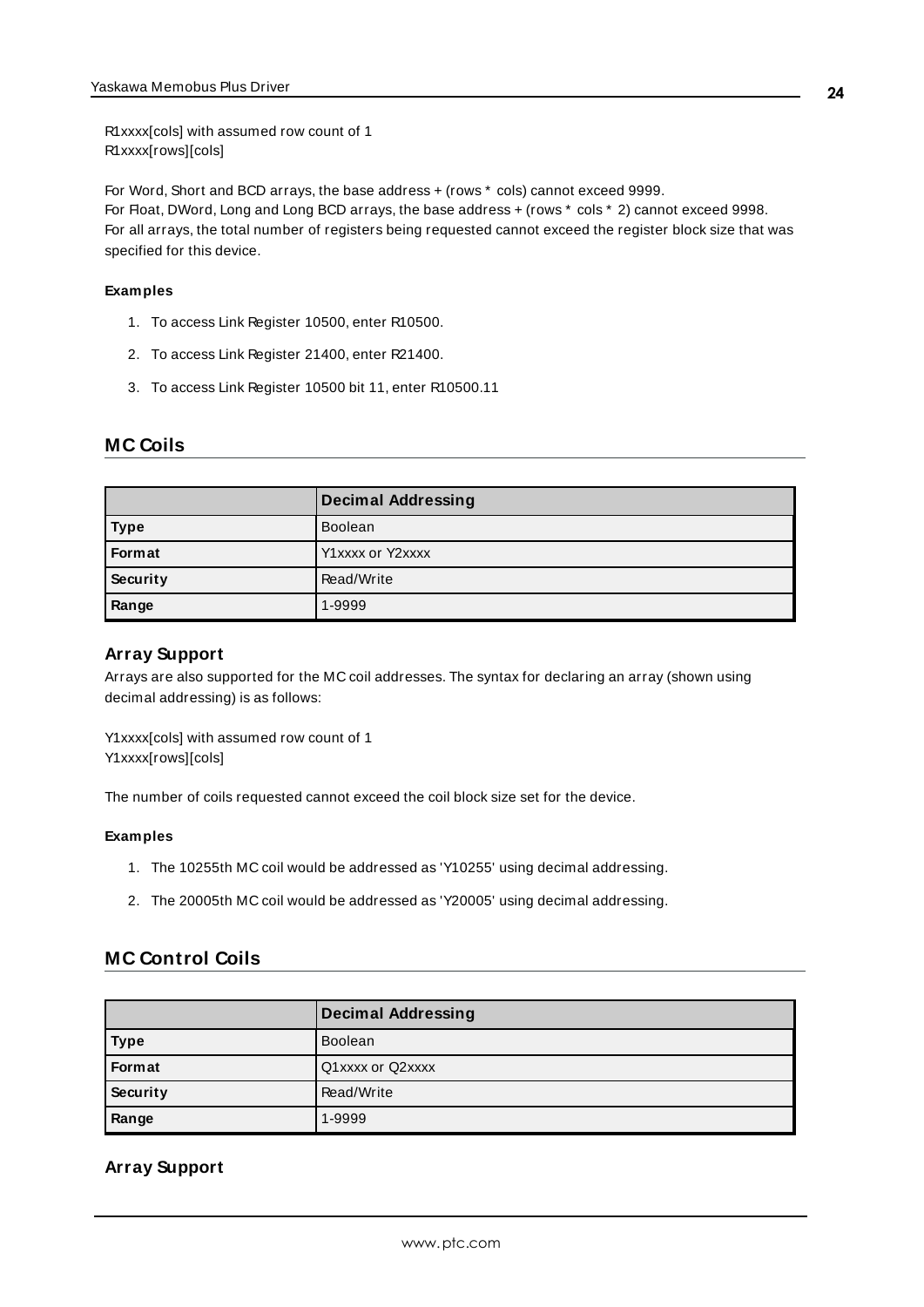Arrays are also supported for the MC Control coil addresses. The syntax for declaring an array (shown using decimal addressing) is as follows:

Q1xxxx[cols] with assumed row count of 1 Q1xxxx[rows][cols]

The number of coils requested cannot exceed the coil block size set for the device.

#### **Examples**

- 1. The 10255th MC Control coil would be addressed as 'Q10255' using decimal addressing.
- 2. The 20005th MC Control coil would be addressed as 'Q20005' using decimal addressing.

### <span id="page-24-0"></span>**MC Relays**

|               | Decimal Addressing |
|---------------|--------------------|
| <b>Type</b>   | <b>Boolean</b>     |
| <b>Format</b> | X1xxxx or X2xxxx   |
| Security      | Read Only          |
| Range         | 1-9999             |

### **Array Support**

Arrays are also supported for the MC Relay addresses. The syntax for declaring an array (shown using decimal addressing) is as follows:

X1xxxx[cols] with assumed row count of 1 X1xxxx[rows][cols

The number of relays requested cannot exceed the coil block size set for the device.

#### **Examples**

- 1. The 10255th MC Relay would be addressed as 'X10255' using decimal addressing.
- 2. The 20005th MC Relay coil would be addressed as 'X20005' using decimal addressing.

## <span id="page-24-1"></span>**MC Control Relays**

|             | <b>Decimal Addressing</b> |
|-------------|---------------------------|
| <b>Type</b> | <b>Boolean</b>            |
| Format      | P1xxxx or P2xxxx          |
| Security    | Read Only                 |
| Range       | 1-9999                    |

### **Array Support**

Arrays are also supported for the MC Control Relay addresses. The syntax for declaring an array (shown using decimal addressing) is as follows:

**25**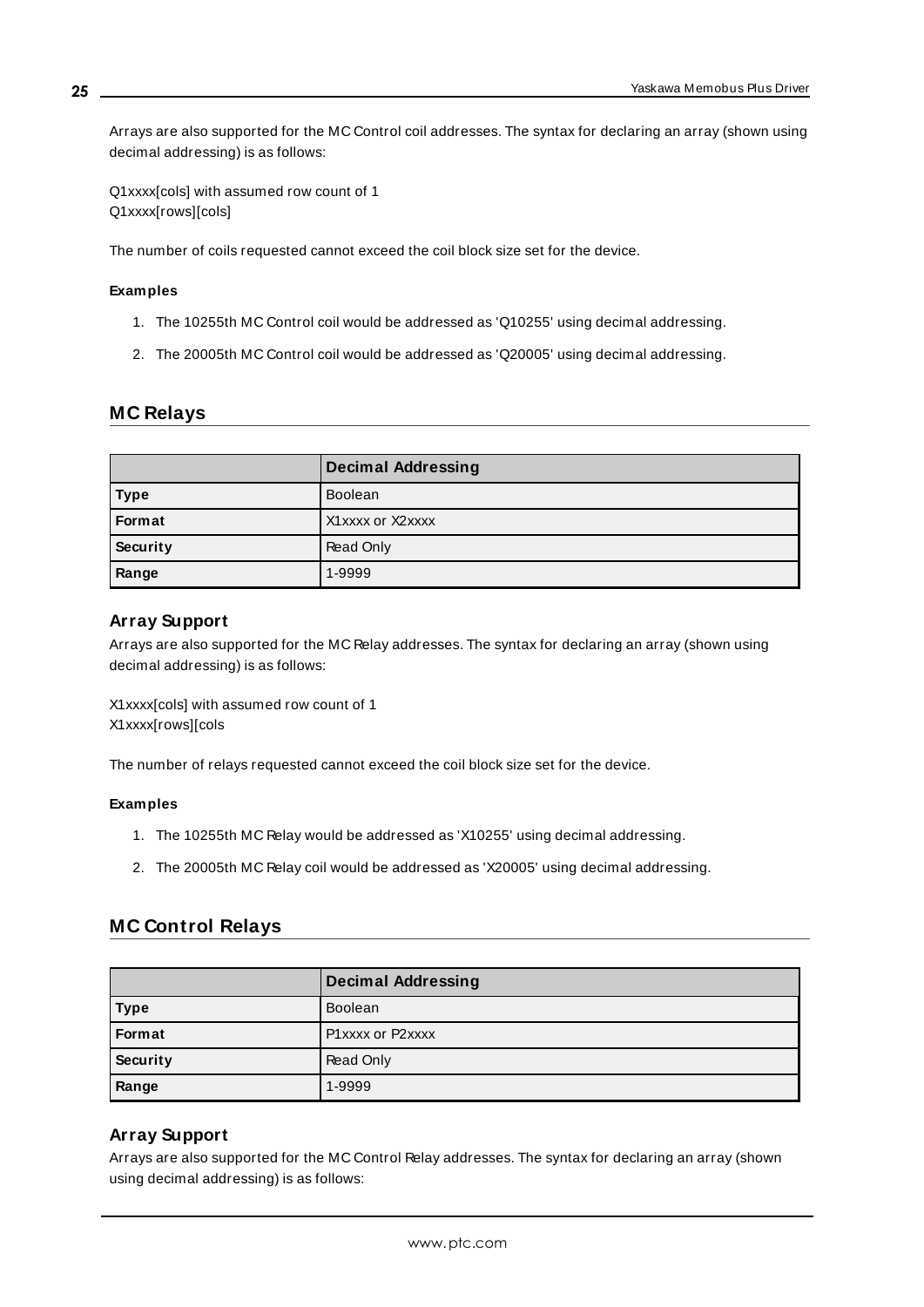P1xxxx[cols] with assumed row count of 1 P1xxxx[rows][cols]

The number of relays requested cannot exceed the coil block size set for the device.

### **Examples**

- 1. The 10255th MC Control Relay would be addressed as 'P10255' using decimal addressing.
- 2. The 20005th MC Control Relay coil would be addressed as 'P20005' using decimal addressing.

## <span id="page-25-0"></span>**MC Code Relays**

|               | <b>Decimal Addressing</b> |
|---------------|---------------------------|
| <b>Type</b>   | Boolean                   |
| <b>Format</b> | M1xxxx or M2xxxx          |
| Security      | Read Only                 |
| Range         | 1-9999                    |

### **Array Support**

Arrays are also supported for the MC Code Relay addresses. The syntax for declaring an array (shown using decimal addressing) is as follows:

M1xxxx[cols] with assumed row count of 1 M1xxxx[rows][cols]

The number of relays requested cannot exceed the coil block size set for the device.

### **Examples**

- 1. The 10255th MC Code Relay would be addressed as 'M10255' using decimal addressing.
- 2. The 20005th MC Code Relay coil would be addressed as 'M20005' using decimal addressing.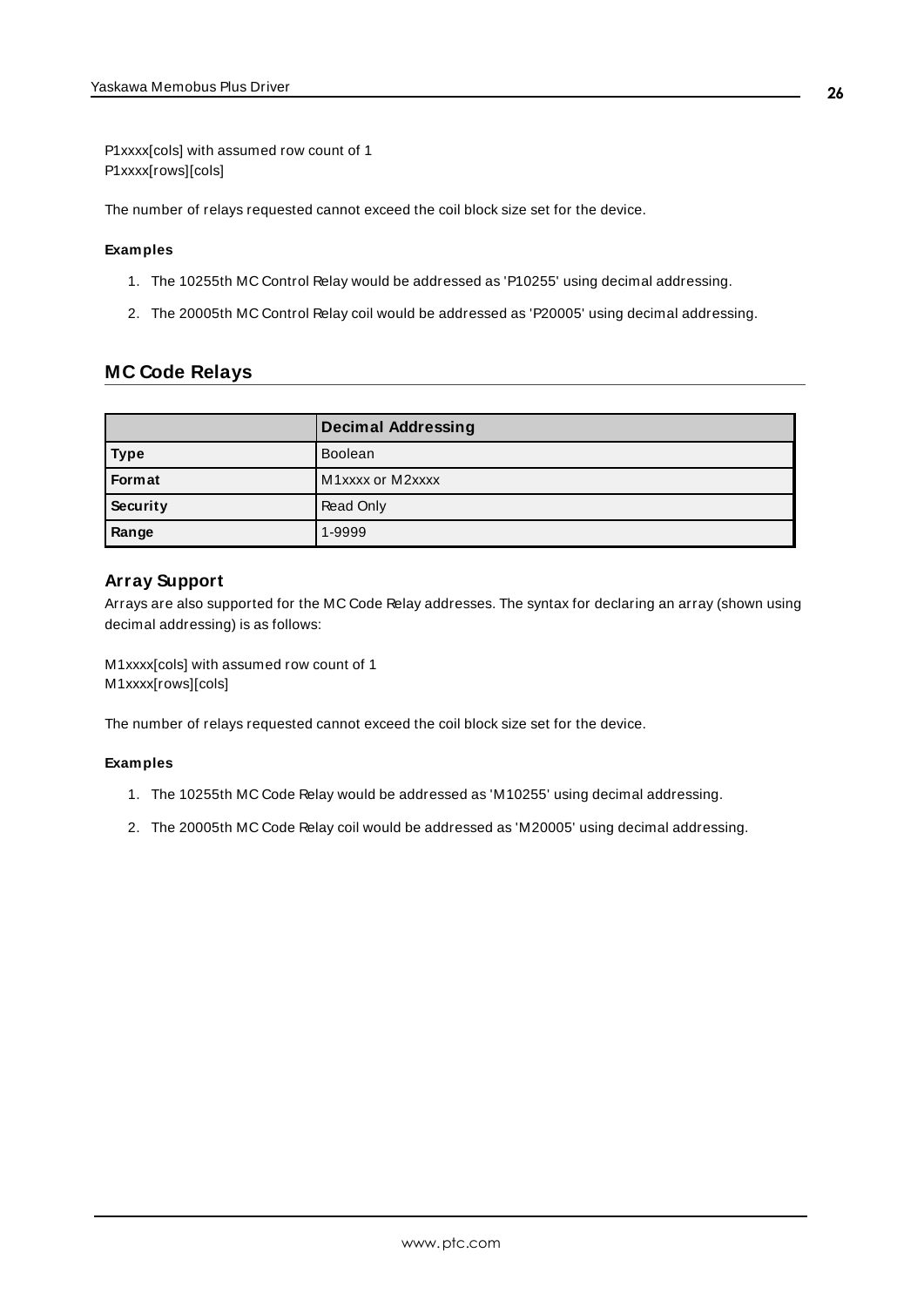## <span id="page-26-0"></span>**Error Descriptions**

The following error / warning messages may be generated. Click on the link for a description of the message.

## **Address Validation**

**[M issing](#page-26-1) address Device address ['<address>'](#page-26-2) contains a syntax error Address ['<address>'](#page-27-0) is out of range for the specified device or register Data Type '<type>' is not valid for device address ['<address>'](#page-27-1) Device address ['<address>'](#page-27-2) is Read Only Array size is out of range for address ['<address>'](#page-27-3) Array support is not available for the specified address: ['<address>'](#page-27-4)**

## **Device Status Messages**

**Started [M BPLUS.SYSdevice](#page-28-0) Device '<device name>' is not [responding](#page-28-1) Unable to write to ['<address>'](#page-28-2) on device '<device name>'**

## **Device Specific Messages**

**Unable to start [M BPLUS.SYSdevice](#page-29-0) Unable to communicate with [M BPLUS.VXD](#page-29-1) Unable to open [M BPLUSserver](#page-29-2) path Error opening [M BPLUSpath:](#page-30-0) <ID> Bad address in block [<start address> to <end [address>\]](#page-30-1) on device '<device name>'**

## <span id="page-26-1"></span>**Missing address**

**Error Type:** Warning

## **Possible Cause:**

A tag address that has been specified dynamically has no length.

### **Solution:**

<span id="page-26-2"></span>Re-enter the address in the client application.

## **Device address '<address>' contains a syntax error**

# **Error Type:**

Warning

## **Possible Cause:**

A tag address that has been specified dynamically contains one or more invalid characters.

## **Solution:**

Re-enter the address in the client application.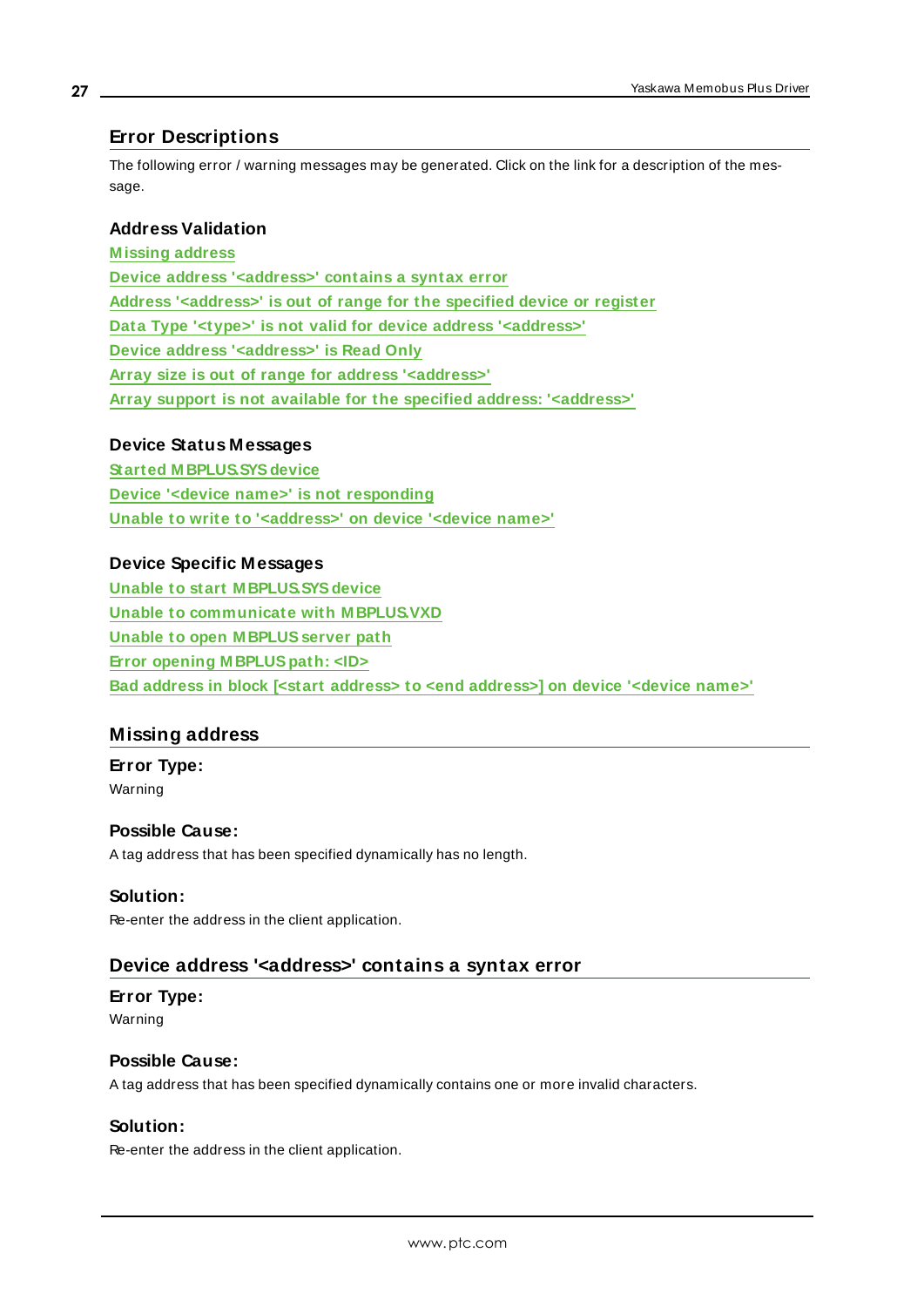## <span id="page-27-0"></span>**Address '<address>' is out of range for the specified device or register**

### **Error Type:**

Warning

### **Possible Cause:**

A tag address that has been specified dynamically references a location that is beyond the range of supported locations for the device.

### **Solution:**

<span id="page-27-1"></span>Verify the address is correct; if it is not, re-enter it in the client application.

## **Data Type '<type>' is not valid for device address '<address>'**

### **Error Type:**

Warning

### **Possible Cause:**

A tag address that has been specified dynamically has been assigned an invalid data type.

### **Solution:**

<span id="page-27-2"></span>Modify the requested data type in the client application.

## **Device address '<address>' is Read Only**

## **Error Type:**

Warning

### **Possible Cause:**

A tag address that has been specified dynamically has a requested access mode that is not compatible with what the device supports for that address.

### **Solution:**

<span id="page-27-3"></span>Change the access mode in the client application.

## **Array size is out of range for address '<address>'**

### **Error Type:**

Warning

### **Possible Cause:**

A tag address that has been specified dynamically is requesting an array size that is too large for the address type or block size of the driver.

### **Solution:**

Re-enter the address in the client application to specify a smaller value for the array or a different starting point.

## <span id="page-27-4"></span>**Array support is not available for the specified address: '<address>'**

## **Error Type:**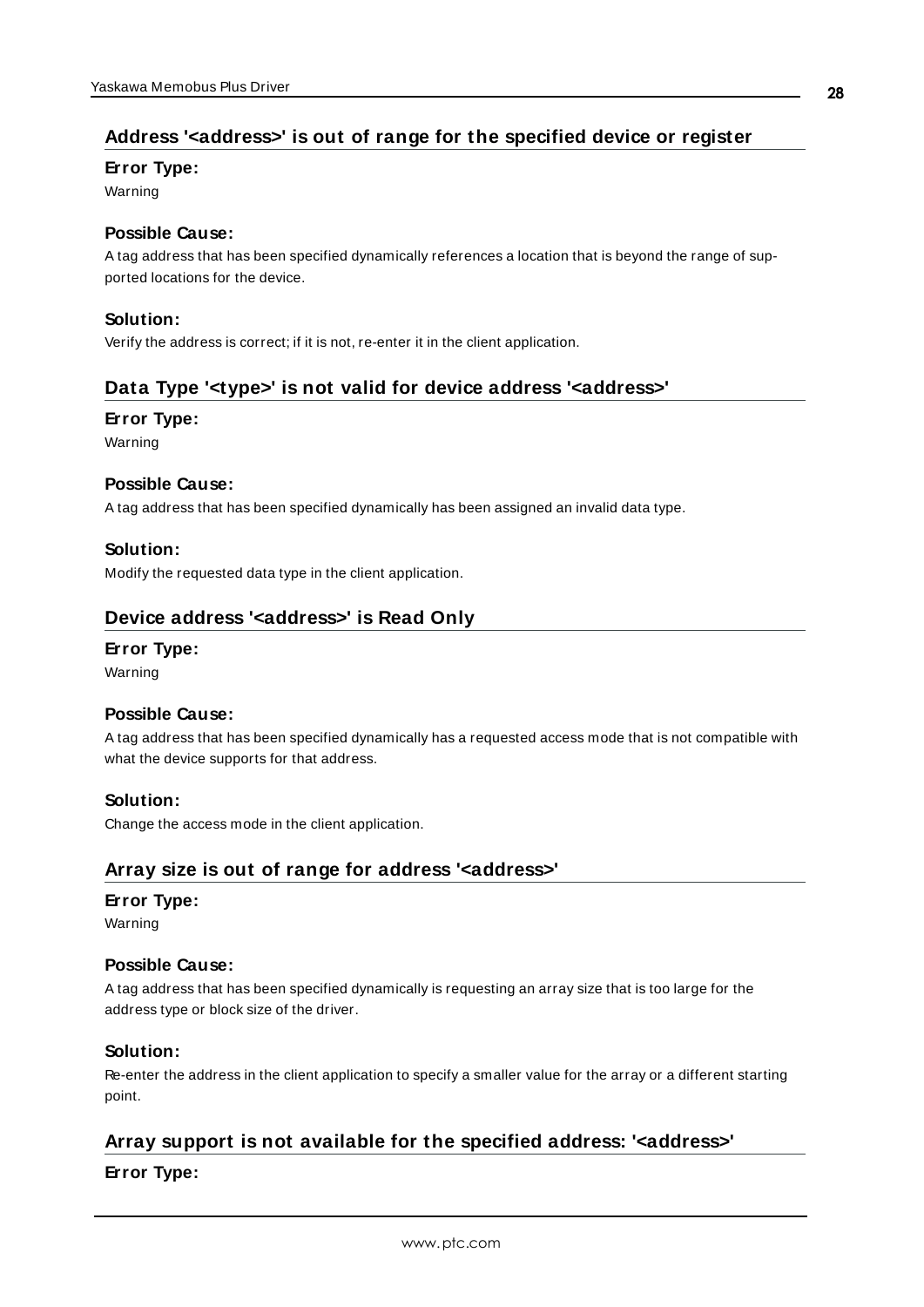## Warning

## **Possible Cause:**

A tag address that has been specified dynamically contains an array reference for an address type that doesn't support arrays.

## **Solution:**

<span id="page-28-0"></span>Re-enter the address in the client application to remove the array reference or correct the address type.

## **Started MBPLUS.SYS device**

### **Error Type:**

Information

## **Possible Cause:**

Posted by the driver when it successfully starts the MBPLUS.SYS device driver. This message will not be seen if the MBPLUS.SYS driver is already running when this driver starts.

### **Solution:**

<span id="page-28-1"></span>N/A

## **Device '<device name>' is not responding**

### **Error Type:**

Serious

### **Possible Cause:**

- 1. The PLC network card may not be correctly installed in the host PC.
- 2. The named device may not be connected to the PLC network.
- 3. The named device may have been assigned an incorrect Network ID.
- 4. The driver cannot open a path on the specified adapter.
- 5. The response from the device took longer to receive than the amount of time specified in the "Request Timeout" device property.

## **Solution:**

- 1. Verify the network card installation using the supplied utility software.
- 2. Check the PLC network connections.
- 3. Verify that the Network ID given to the named device matches that of the actual device.
- 4. Verify that no more than eight channels are assigned the same adapter number.
- 5. Increase the Request Timeout property so that the entire response can be handled.

## <span id="page-28-2"></span>**Unable to write to '<address>' on device '<device name>'**

### **Error Type:**

**29**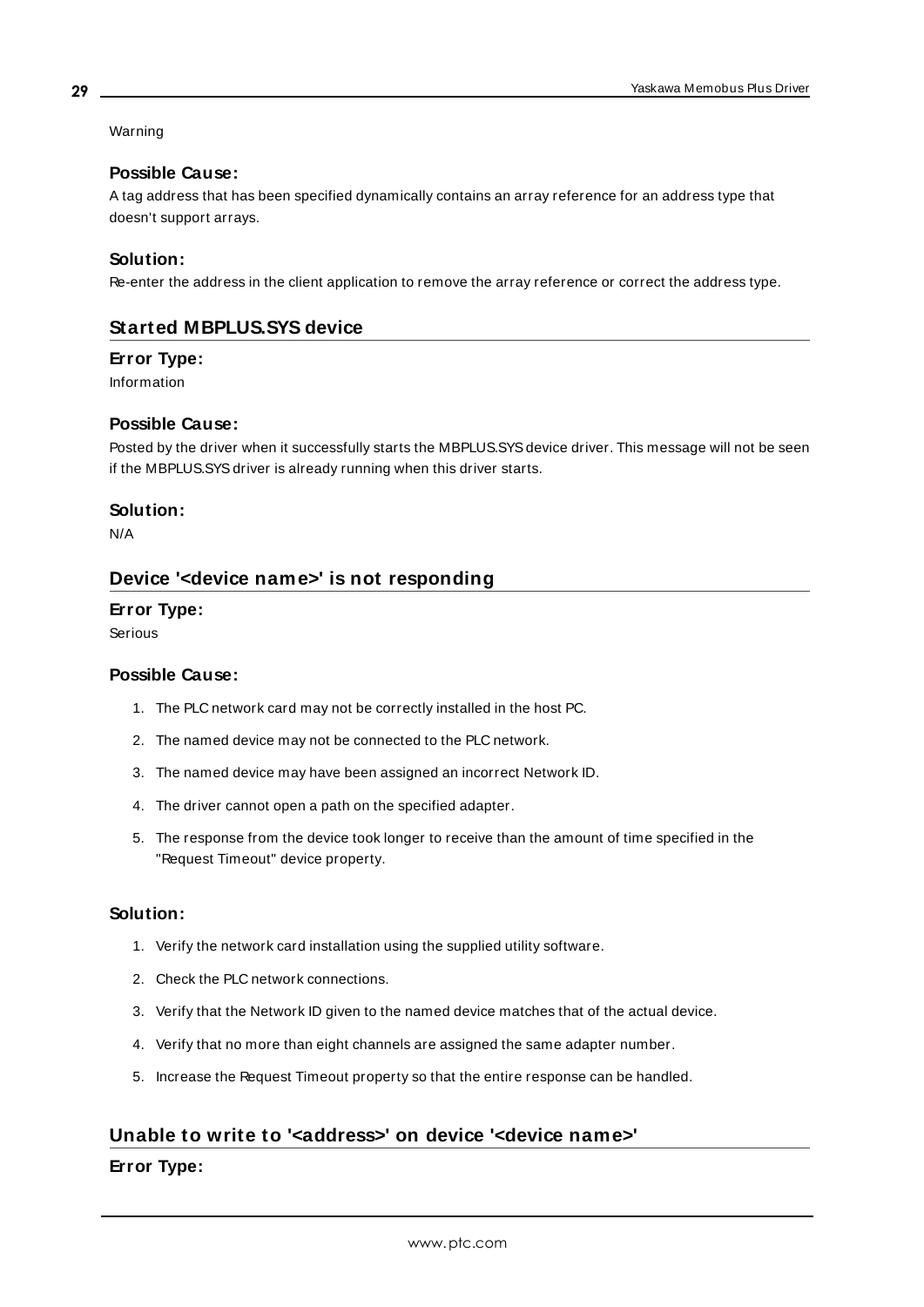Serious

### **Possible Cause:**

- 1. The PLC network card may not be correctly installed in the host PC.
- 2. The named device may not be connected to the PLC network.
- 3. The named device may have been assigned an incorrect Network ID.

### **Solution:**

- 1. Verify the network card installation using the supplied utility software.
- 2. Check the PLC network connections.
- 3. Verify that the Network ID given to the named device matches that of the actual device.

## <span id="page-29-0"></span>**Unable to start MBPLUS.SYS device**

### **Error Type:**

Fatal

### **Possible Cause:**

Probable cause is that the MBPLUS.SYS driver was not properly configured.

### **Solution:**

Verify that the MBPLUSdevice can be started and stopped manually using the Control Panel| Devices applet. Once the MBPLUS.SYS driver can be started manually, the Yaskawa\_Memobus\_Plus.dll driver will also be able to start the driver.

## <span id="page-29-1"></span>**Unable to communicate with MBPLUS.VXD**

### **Error Type:**

Fatal

### **Possible Cause:**

Probable cause is that the MBPLUS.VXD driver was not properly configured or not installed.

### **Solution:**

Install or properly setup the MBPLUS.VXD before running this driver. Proper configuration can be checked using the test programs that come with the VXD driver.

## <span id="page-29-2"></span>**Unable to open MBPLUS server path**

### **Error Type:**

Fatal

### **Probable Cause:**

The driver was unable to open a server path with the MBPLUS.SYSor MBPLUS.VXD driver on Windows. Probable cause is that the MBPLUS driver is not properly installed.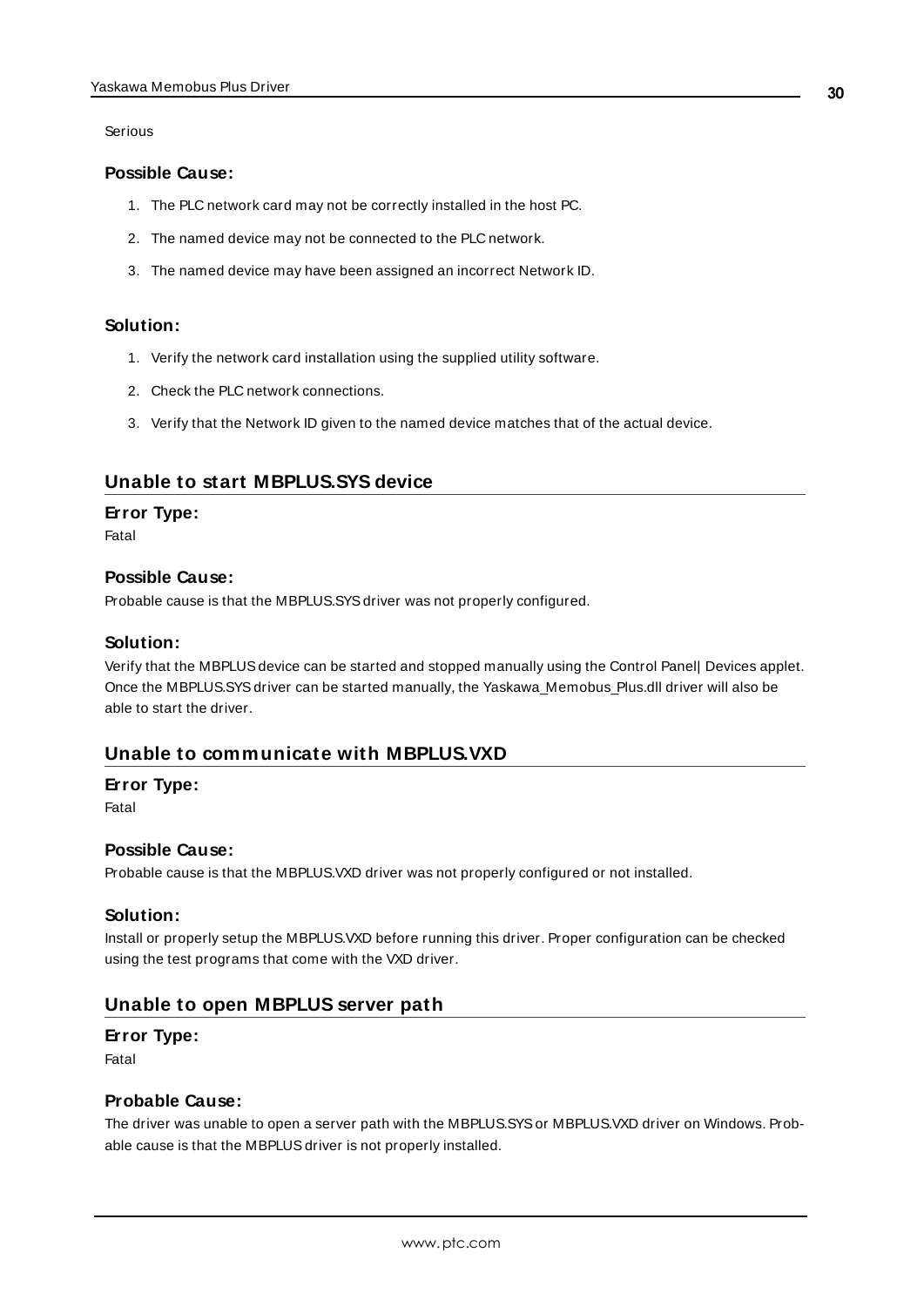## **Solution:**

Install or properly setup the MBPLUS.VXD before running this driver. Proper configuration can be checked using the test programs that come with the VXD driver.

## <span id="page-30-0"></span>**Error opening MBPLUS path: <ID>**

## **Error Type:**

Serious

## **Possible Cause:**

- 1. The MBPLUS.SYSor MBPLUS.VXD driver for Windows has not been properly configured.
- 2. The driver cannot open a path on the specified adapter.

### **Solution:**

- 1. Follow the instructions for installing and configuring the MBPLUS driver.
- 2. Verify that no more than eight channels are assigned the same adapter number.

# <span id="page-30-1"></span>**Bad address in block [<start address> to <end address>] on device '<device name>'**

## **Error Type:**

Serious

### **Possible Cause:**

An attempt has been made to reference a nonexistent location in the specified device.

### **Solution:**

Verify the addresses of all tags assigned to the device and eliminate ones that reference invalid locations.

## **31**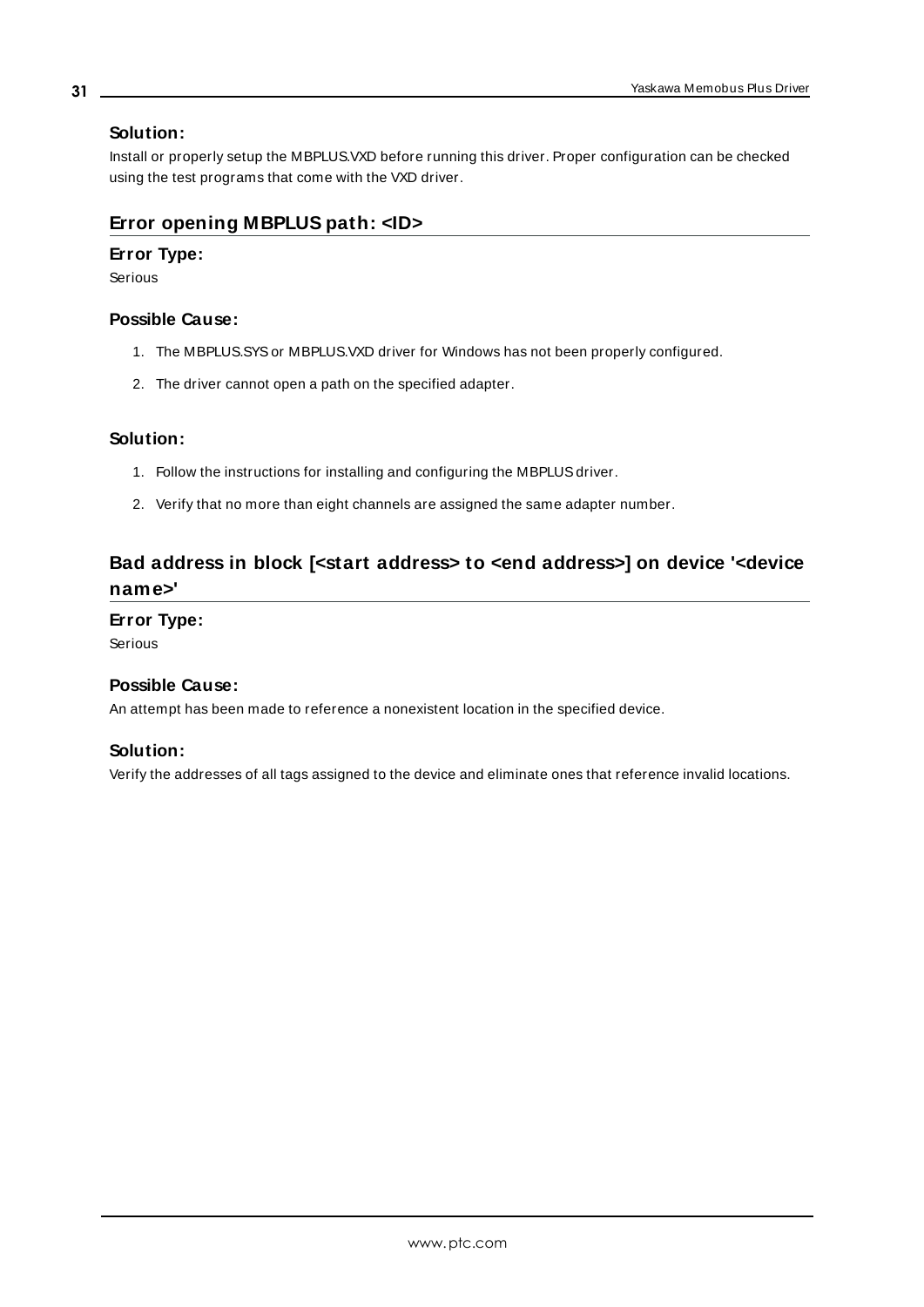# <span id="page-31-0"></span>Index

# **A**

Address '<address>' is out of range for the specified device or register [28](#page-27-0) Array size is out of range for address '<address>' [28](#page-27-3) Array support is not available for the specified address: '<address>' [28](#page-27-4) Attempts Before Timeout [11](#page-10-1) Auto-Demotion [12](#page-11-0)

# **B**

Bad address in block [<start address> to <end address>] on device '<device name>' [31](#page-30-1) BCD [16](#page-15-1) Block Sizes [13](#page-12-0) Boolean [16](#page-15-2)

## **C**

Channel Assignment [8](#page-7-1) Channel Properties — Adapter [7](#page-6-1) Communications Timeouts [11](#page-10-2) Connect Timeout [11](#page-10-3) Constant Registers [21](#page-20-0)

# **D**

Data Collection [9](#page-8-2) Data Type '<type>' is not valid for device address '<aaddress>' [28](#page-27-1) Data Types Description [16](#page-15-0) Demote on Failure [12](#page-11-2) Demotion Period [12](#page-11-3) Device '<device name>' is not responding [29](#page-28-1) Device address '< address>' contains a syntax error [27](#page-26-2) Device address '<address>' is Read Only [28](#page-27-2) Device ID (PLC Network Address [9](#page-8-1) Discard Requests when Demoted [12](#page-11-4) Do Not Scan, Demand Poll Only [10](#page-9-1)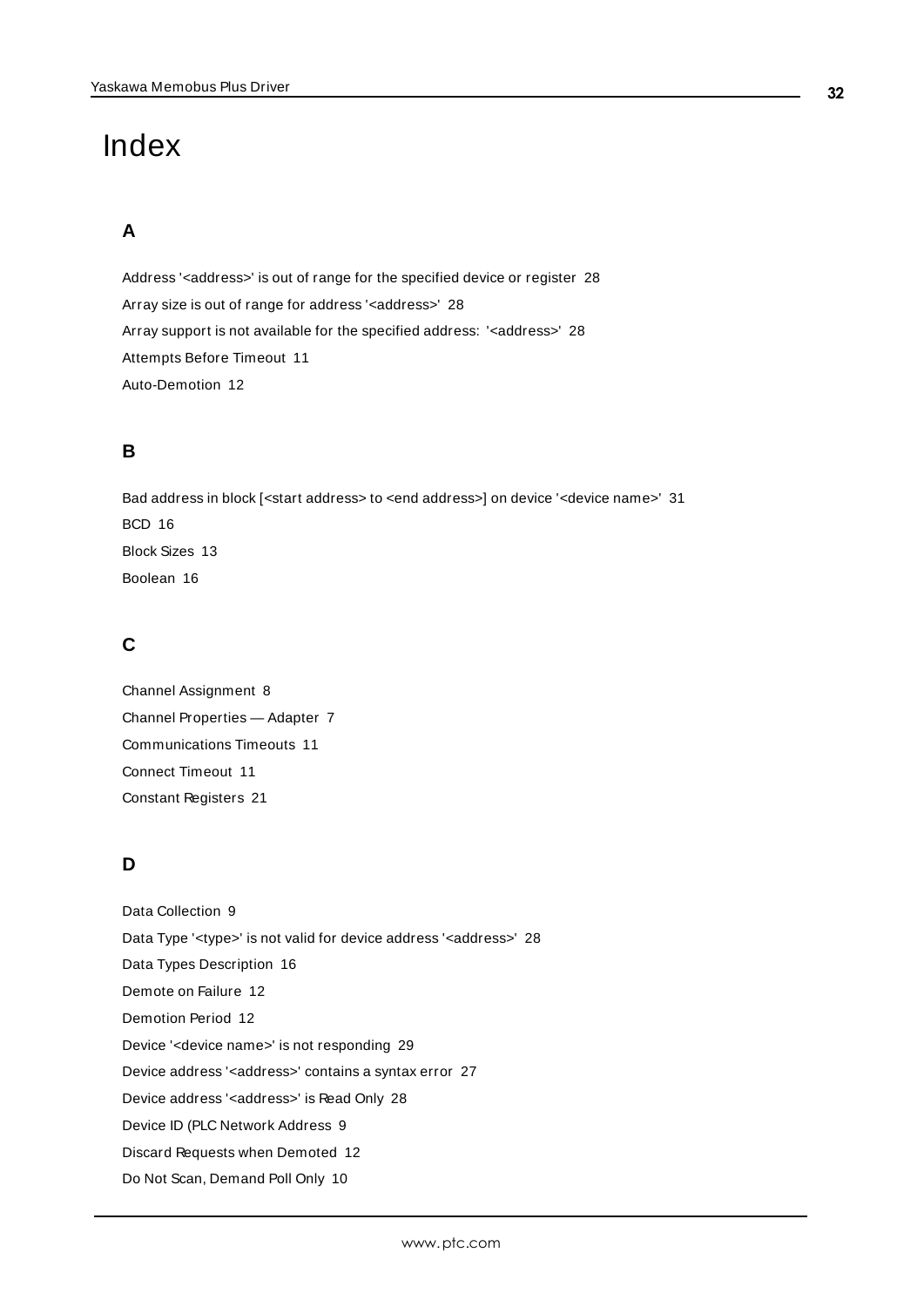Driver [8](#page-7-2) DWord [16](#page-15-3)

# **E**

Error Descriptions [27](#page-26-0) Error opening MBPLUSpath: <ID> [31](#page-30-0) Error Tag [17](#page-16-0) External Dependencies [4](#page-3-2)

# **F**

Float [16](#page-15-4)

# **G**

General [8](#page-7-0) Global Data [20](#page-19-0)

# **H**

Holding Registers [19](#page-18-0)

# **I**

ID [8](#page-7-3) Identification [8](#page-7-0) Initial Updates from Cache [11](#page-10-4) Input Coil [17](#page-16-2) Inter-Request Delay [11](#page-10-5) Internal Register [18](#page-17-0)

# **L**

LBCD [16](#page-15-5) Link Coils [22](#page-21-0) Link Registers [23](#page-22-0) Long [16](#page-15-6)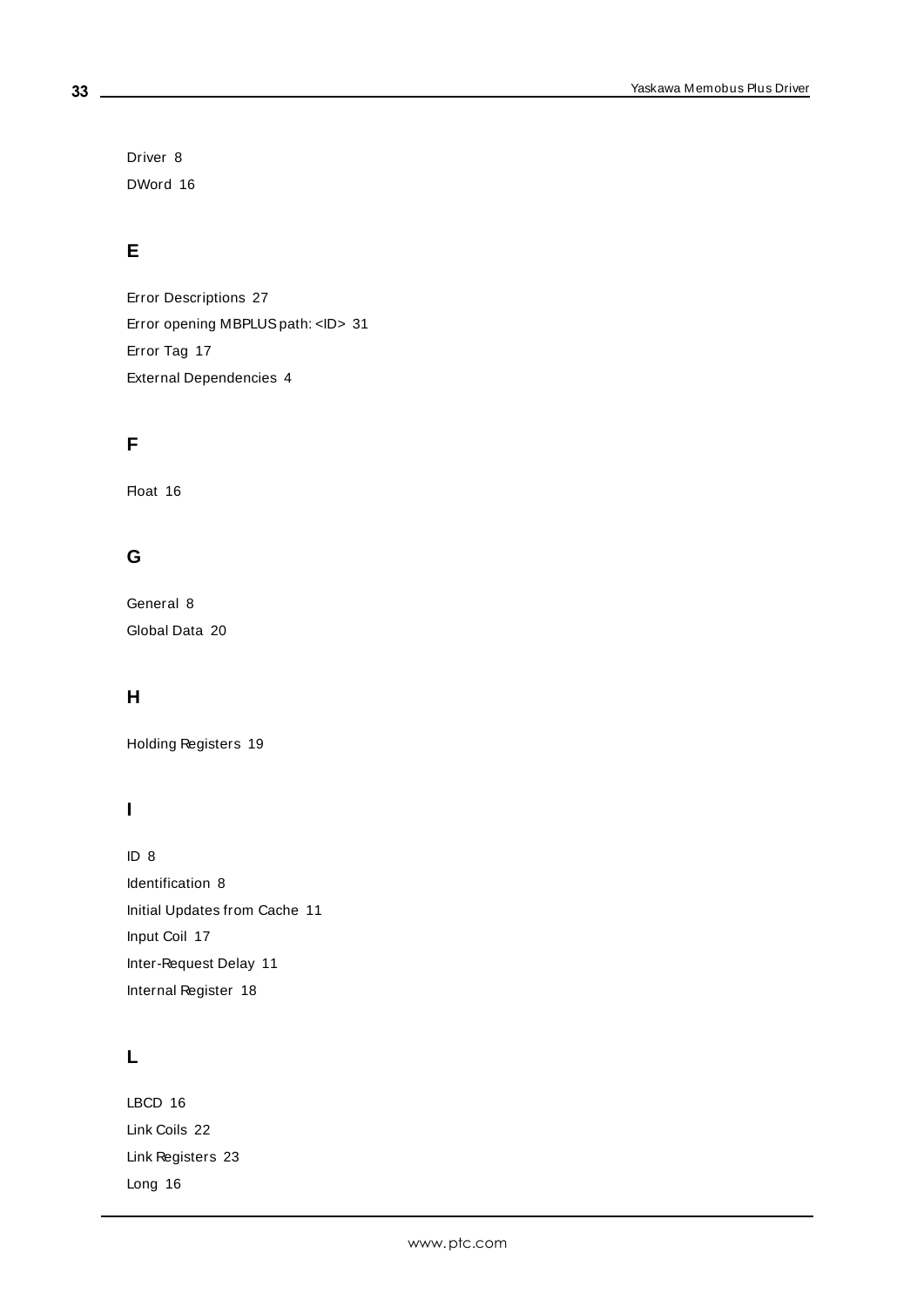## **M**

MC Code Relay [26](#page-25-0) MC Coils [24](#page-23-0) MC Control Coils [24](#page-23-1) MC Control Relays [25](#page-24-1) MC Relays [25](#page-24-0) Missing address [27](#page-26-1) Model [8](#page-7-4)

## **N**

Name [8](#page-7-5) Network Adapter [7](#page-6-2)

# **O**

Operating Mode [9](#page-8-0) Optimizing Your Yaskawa Memobus Plus (SA85) Communicaitons [14](#page-13-0) Output Coil [17](#page-16-1) Overview [4](#page-3-1)

# **R**

Request Timeout [11](#page-10-6) Respect Tag-Specified Scan Rate [10](#page-9-2)

# **S**

Scan Mode [10](#page-9-3) Settings [12](#page-11-1) Short [16](#page-15-7) Simulated [9](#page-8-3) Started MBPLUS.SYS device [29](#page-28-0) String [19](#page-18-1), [21,](#page-20-1) [23](#page-22-1)